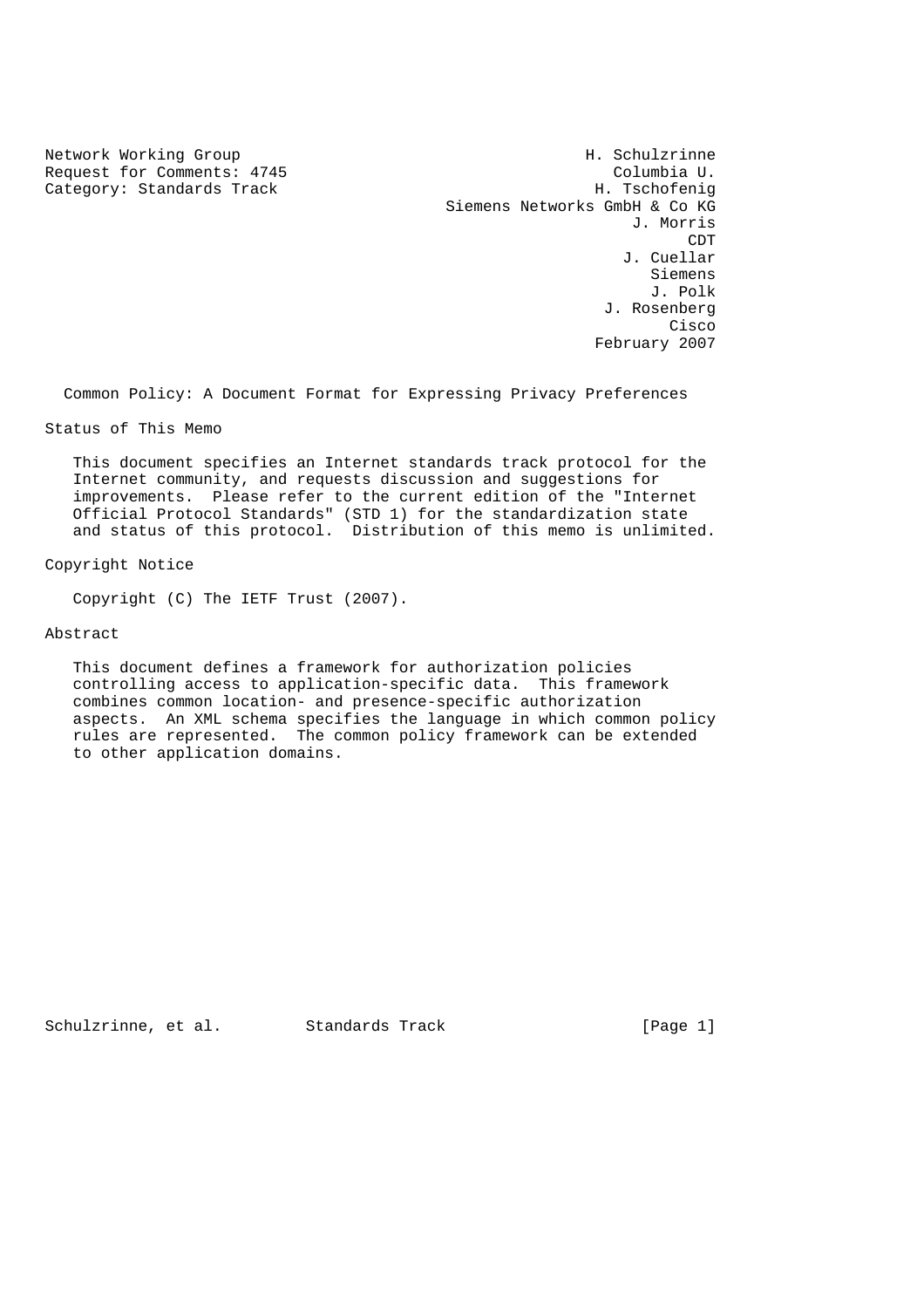# Table of Contents

| 3.1. Passive Request-Response - PS as Server (Responder) 5 |
|------------------------------------------------------------|
| 3.2. Active Request-Response - PS as Client (Initiator) 5  |
|                                                            |
|                                                            |
| 5.                                                         |
|                                                            |
|                                                            |
|                                                            |
|                                                            |
|                                                            |
|                                                            |
| 7.1.2. Matching One Entity 11                              |
| 7.1.3. Matching Multiple Entities 11                       |
|                                                            |
|                                                            |
|                                                            |
|                                                            |
|                                                            |
| 10. Procedure for Combining Permissions 18                 |
|                                                            |
|                                                            |
|                                                            |
|                                                            |
|                                                            |
|                                                            |
|                                                            |
|                                                            |
| 15.1. Common Policy Namespace Registration 25              |
| 15.2. Content-type Registration for                        |
| 'application/auth-policy+xml' 26                           |
| 15.3. Common Policy Schema Registration 27                 |
|                                                            |
|                                                            |
|                                                            |
|                                                            |
|                                                            |

Schulzrinne, et al. Standards Track [Page 2]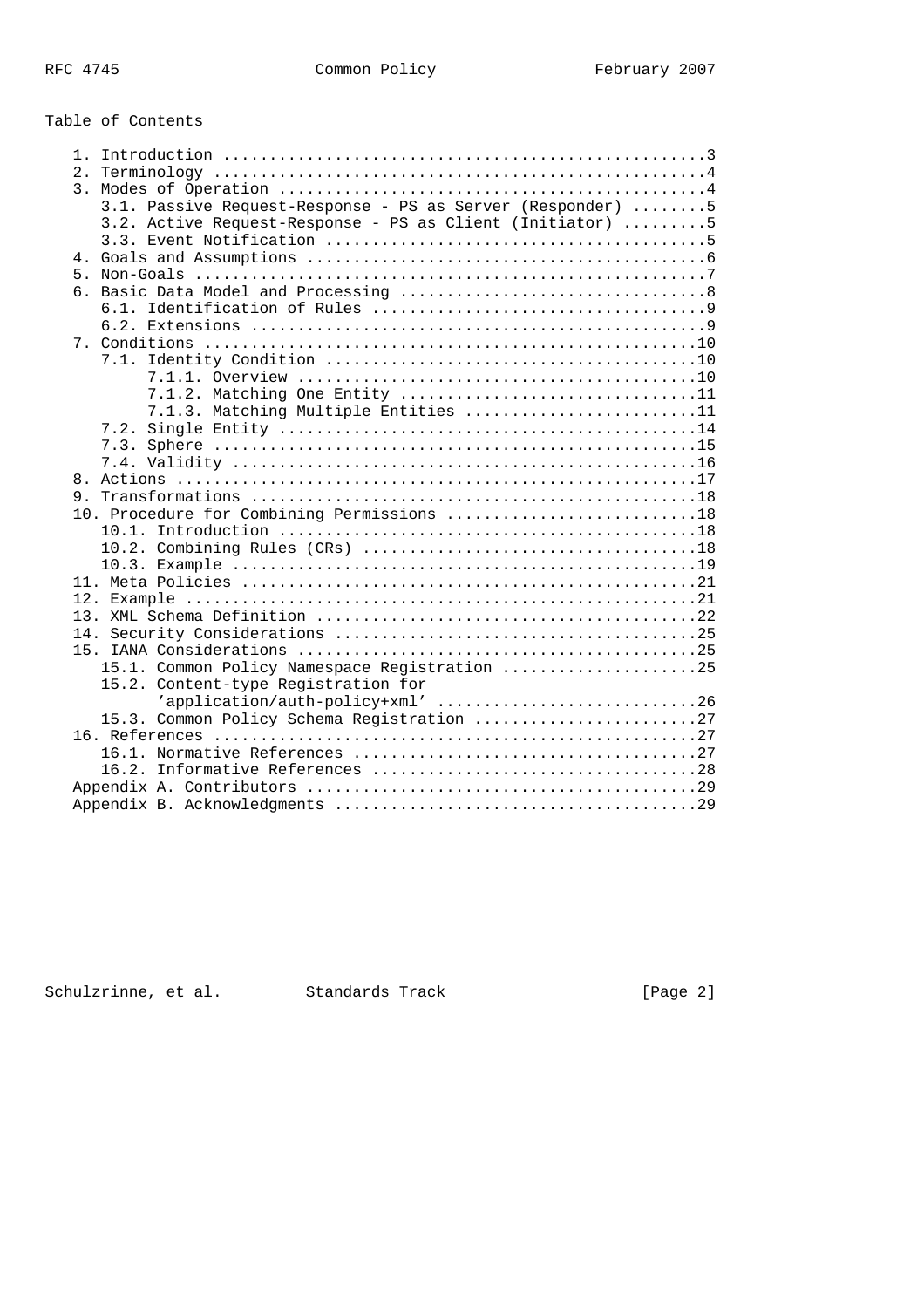## 1. Introduction

 This document defines a framework for creating authorization policies for access to application-specific data. This framework is the result of combining the common aspects of single authorization systems that more specifically control access to presence and location information and that previously had been developed separately. The benefit of combining these two authorization systems is two-fold. First, it allows building a system that enhances the value of presence with location information in a natural way and reuses the same underlying authorization mechanism. Second, it encourages a more generic authorization framework with mechanisms for extensibility. The applicability of the framework specified in this document is not limited to policies controlling access to presence and location information data, but can be extended to other application domains.

 The general framework defined in this document is intended to be accompanied and enhanced by application-specific policies specified elsewhere. The common policy framework described here is enhanced by domain-specific policy documents, including presence [7] and location [8]. This relationship is shown in Figure 1.



Figure 1: Common Policy Enhancements

 This document starts with an introduction to the terminology in Section 2, an illustration of basic modes of operation in Section 3, a description of goals (see Section 4) and non-goals (see Section 5) of the policy framework, followed by the data model in Section 6. The structure of a rule, namely, conditions, actions, and transformations, is described in Sections 7, 8, and 9. The procedure for combining permissions is explained in Section 10 and used when conditions for more than one rule are satisfied. A short description

Schulzrinne, et al. Standards Track [Page 3]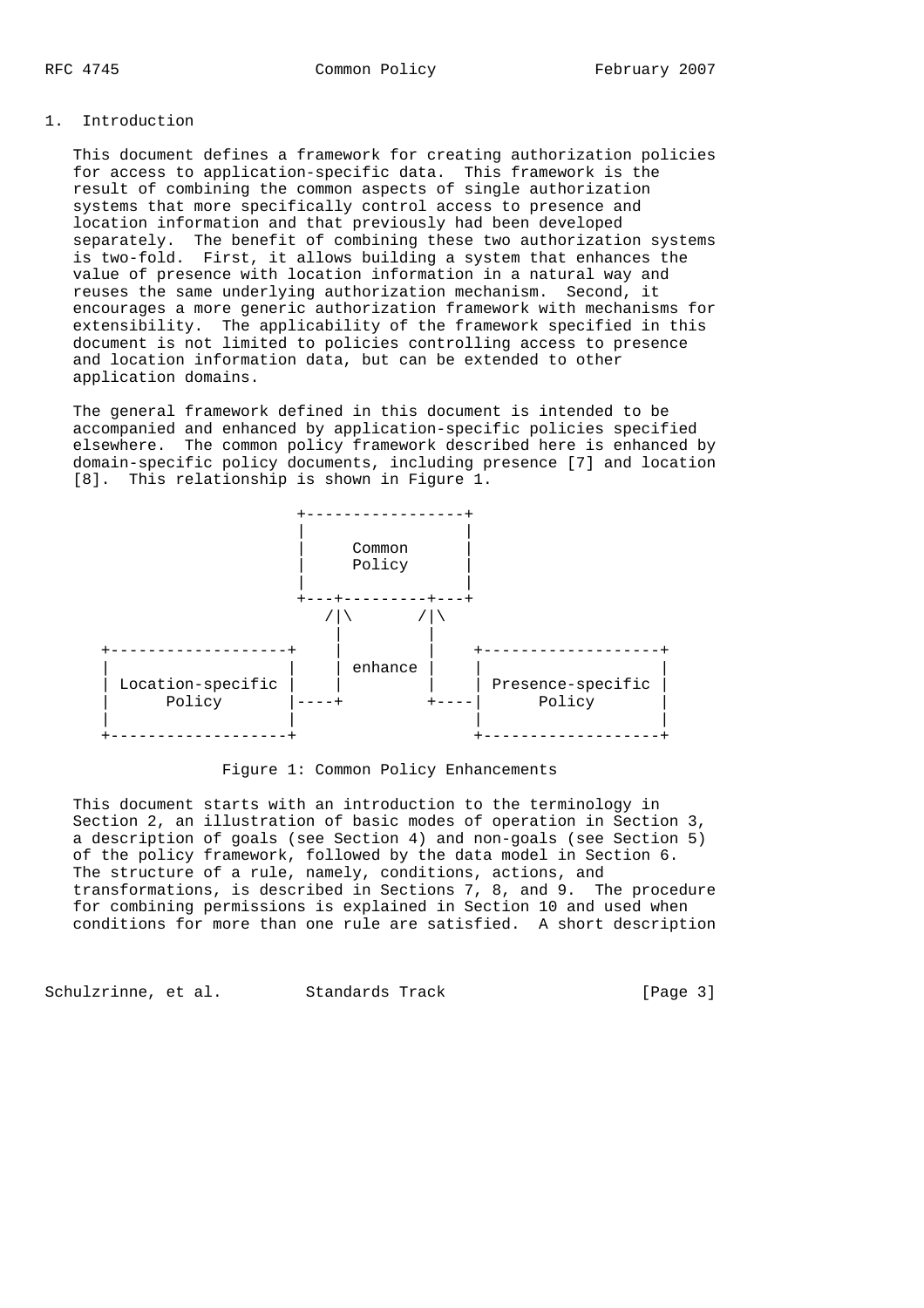of meta policies is given in Section 11. An example is provided in Section 12. The XML schema will be discussed in Section 13. IANA considerations in Section 15 follow security considerations in Section 14.

2. Terminology

 The key words "MUST", "MUST NOT", "REQUIRED", "SHALL", "SHALL NOT", "SHOULD", "SHOULD NOT","RECOMMENDED", "MAY", and "OPTIONAL" in this document are to be interpreted as described in [1].

This document introduces the following terms:

- PT Presentity / Target: The PT is the entity about whom information has been requested.
- RM Rule Maker: The RM is an entity that creates the authorization rules that restrict access to data items.
- PS (Authorization) Policy Server: This entity has access to both the authorization policies and the data items. In location specific applications, the entity PS is labeled as location server (LS).
- WR Watcher / Recipient: This entity requests access to data items of the PT. An access operation might be a read, a write, or any other operation.

 A policy is given by a 'rule set' that contains an unordered list of 'rules'. A 'rule' has a 'conditions', an 'actions', and a 'transformations' part.

 The term 'permission' indicates the action and transformation components of a 'rule'.

 The term 'using protocol' is defined in [9]. It refers to the protocol used to request access to and to return privacy-sensitive data items.

3. Modes of Operation

 The abstract sequence of operations can roughly be described as follows. The PS receives a query for data items for a particular PT, via the using protocol. The using protocol (or more precisely, the authentication protocol) provides the identity of the requestor, either at the time of the query or at the subscription time. The authenticated identity of the WR, together with other information provided by the using protocol or generally available to the server,

Schulzrinne, et al. Standards Track [Page 4]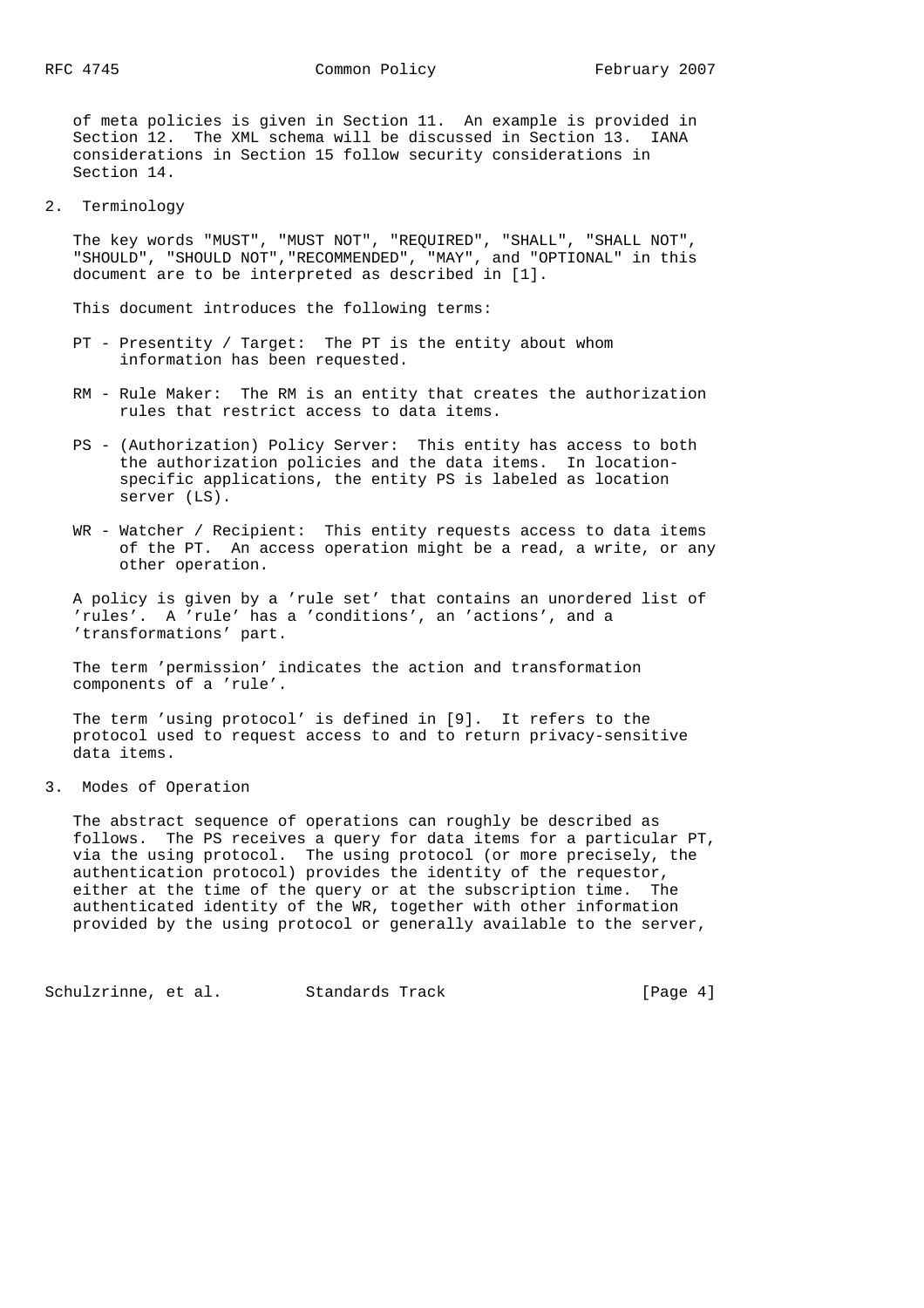is then used for searching through the rule set. All matching rules are combined according to a permission combining algorithm described in Section 10. The combined rules are applied to the application data, resulting in the application of privacy based on the transformation policies. The resulting application data is returned to the WR.

Three different modes of operation can be distinguished:

3.1. Passive Request-Response - PS as Server (Responder)

 In a passive request-response mode, the WR queries the PS for data items about the PT. Examples of protocols following this mode of operation include HTTP, FTP, LDAP, finger, and various remote procedure call (RPC) protocols, including Sun RPC, Distributed Computing Environment (DCE), Distributed Component Object Model (DCOM), common object request broker architecture (Corba), and Simple Object Access Protocol (SOAP). The PS uses the rule set to determine whether the WR is authorized to access the PT's information, refusing the request if necessary. Furthermore, the PS might filter information by removing elements or by reducing the resolution of elements.

3.2. Active Request-Response - PS as Client (Initiator)

 Alternatively, the PS may contact the WR and convey data items. Examples include HTTP, SIP session setup (INVITE request), H.323 session setup or SMTP.

3.3. Event Notification

 Event notification adds a subscription phase to the "Active Request- Response - PS as Client (Initiator)" mode of operation. A watcher or subscriber asks to be added to the notification list for a particular presentity or event. When the presentity changes state or the event occurs, the PS sends a message to the WR containing the updated state. (Presence is a special case of event notification; thus, we often use the term interchangeably.)

 In addition, the subscriber may itself add a filter to the subscription, limiting the rate or content of the notifications. If an event, after filtering by the rule-maker-provided rules and by the subscriber-provided rules, only produces the same notification content that was sent previously, no event notification is sent.

Schulzrinne, et al. Standards Track [Page 5]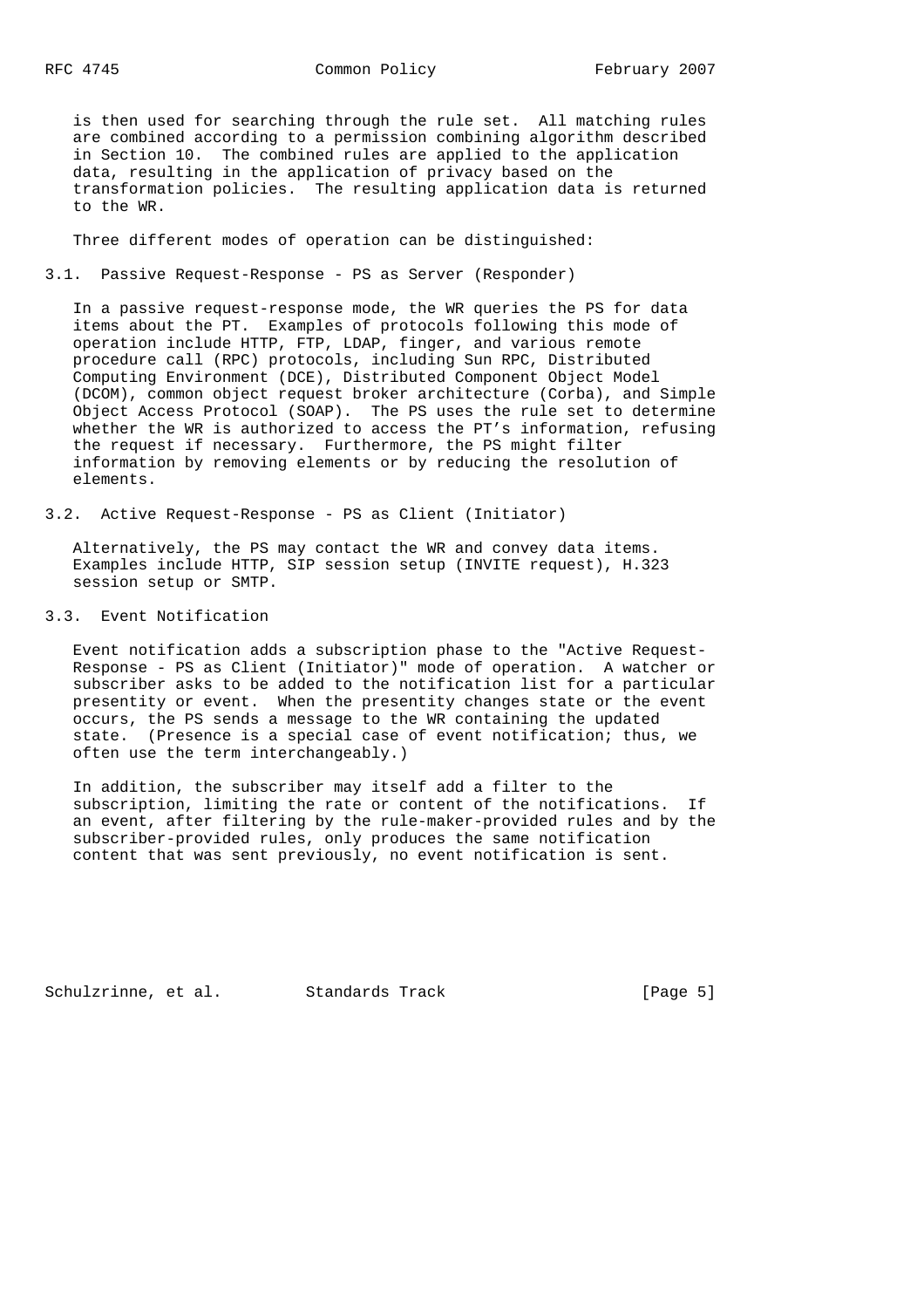A single PS may authorize access to data items in more than one mode. Rather than having different rule sets for different modes all three modes are supported with a one rule set schema. Specific instances of the rule set can omit elements that are only applicable to the subscription model.

4. Goals and Assumptions

Below, we summarize our design goals and constraints.

Table representation:

 Each rule must be representable as a row in a relational database. This design goal should allow efficient policy implementation by utilizing standard database optimization techniques.

### Permit only:

 Rules only provide permissions rather than denying them. Removing a rule can never increase permissions. Depending on the interpretation of 'deny' and 'permit' rules, the ordering of rules might matter, making updating rule sets more complicated since such update mechanisms would have to support insertion at specific locations in the rule set. Additionally, it would make distributed rule sets more complicated. Hence, only 'permit' actions are allowed that result in more efficient rule processing. This also implies that rule ordering is not important. Consequently, to make a policy decision requires processing all rules.

## Additive permissions:

 A query for access to data items is matched against the rules in the rule database. If several rules match, then the overall permissions granted to the WR are the union of those permissions. A more detailed discussion is provided in Section 10.

### Upgradeable:

 It should be possible to add additional rules later, without breaking PSs that have not been upgraded. Any such upgrades must not degrade privacy constraints, but PSs not yet upgraded may reveal less information than the rule maker would have chosen.

Schulzrinne, et al. Standards Track [Page 6]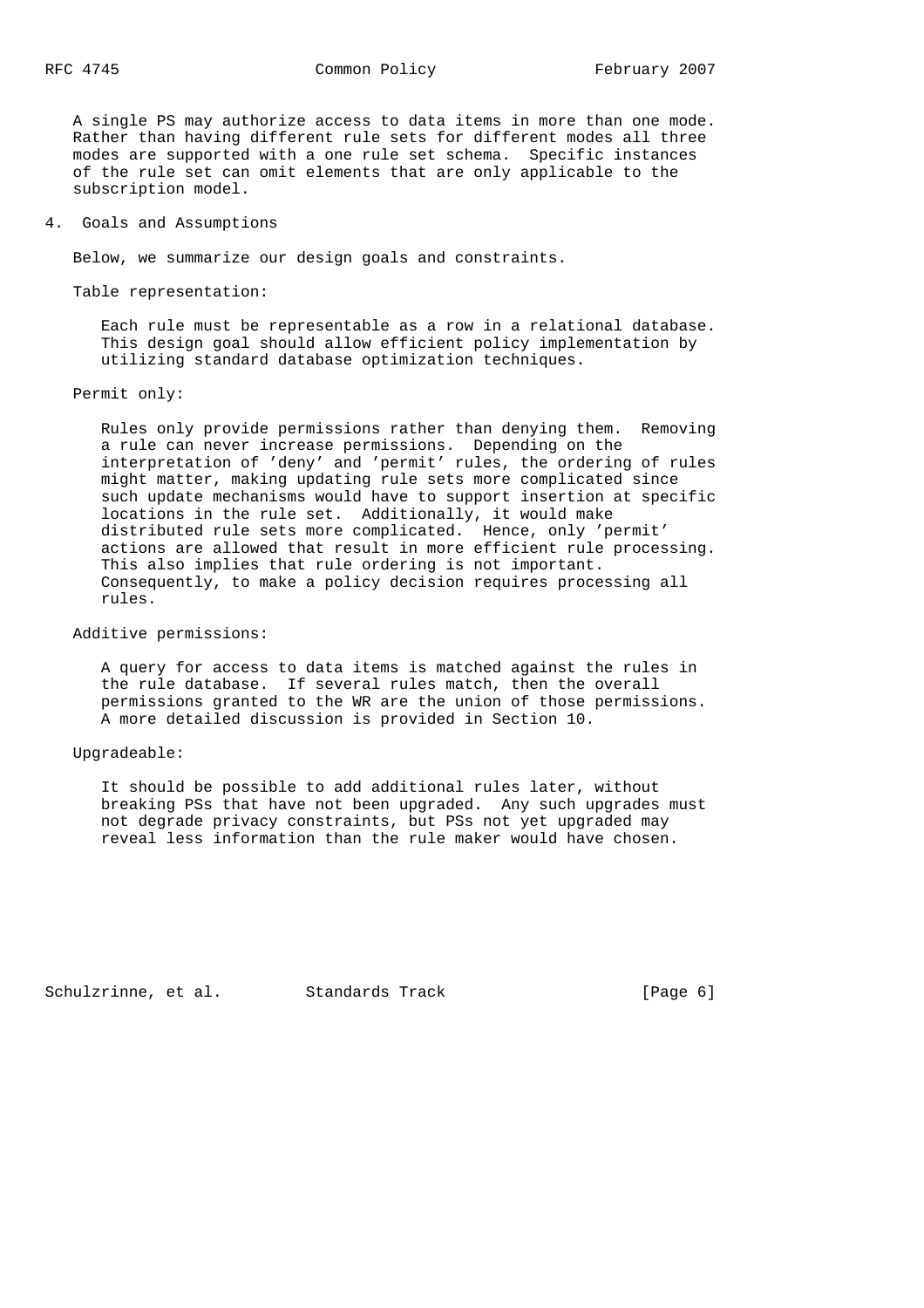Capability support:

 In addition to the previous goal, a RM should be able to determine which extensions are supported by the PS. The mechanism used to determine the capability of a PS is outside the scope of this specification.

Protocol-independent:

 The rule set supports constraints on both notifications or queries as well as subscriptions for event-based systems such as presence systems.

No false assurance:

 It appears more dangerous to give the user the impression that the system will prevent disclosure automatically, but fail to do so with a significant probability of operator error or misunderstanding, than to force the user to explicitly invoke simpler rules. For example, rules based on weekday and time-of day ranges seem particularly subject to misinterpretation and false assumptions on part of the RM. (For example, a non technical RM would probably assume that the rules are based on the time zone of his current location, which may not be known to other components of the system.)

5. Non-Goals

 We explicitly decided that a number of possibly worthwhile capabilities are beyond the scope of this first version. Future versions may include these capabilities, using the extension mechanism described in this document. Non-goals include:

No external references:

 Attributes within specific rules cannot refer to external rule sets, databases, directories, or other network elements. Any such external reference would make simple database implementation difficult and hence they are not supported in this version.

No regular expressions:

 Conditions are matched on equality or 'greater-than'-style comparisons, not regular expressions, partial matches such as the SQL LIKE operator (e.g., LIKE "%foo%"), or glob-style matches ("\*@example.com"). Most of these are better expressed as explicit elements.

Schulzrinne, et al. Standards Track [Page 7]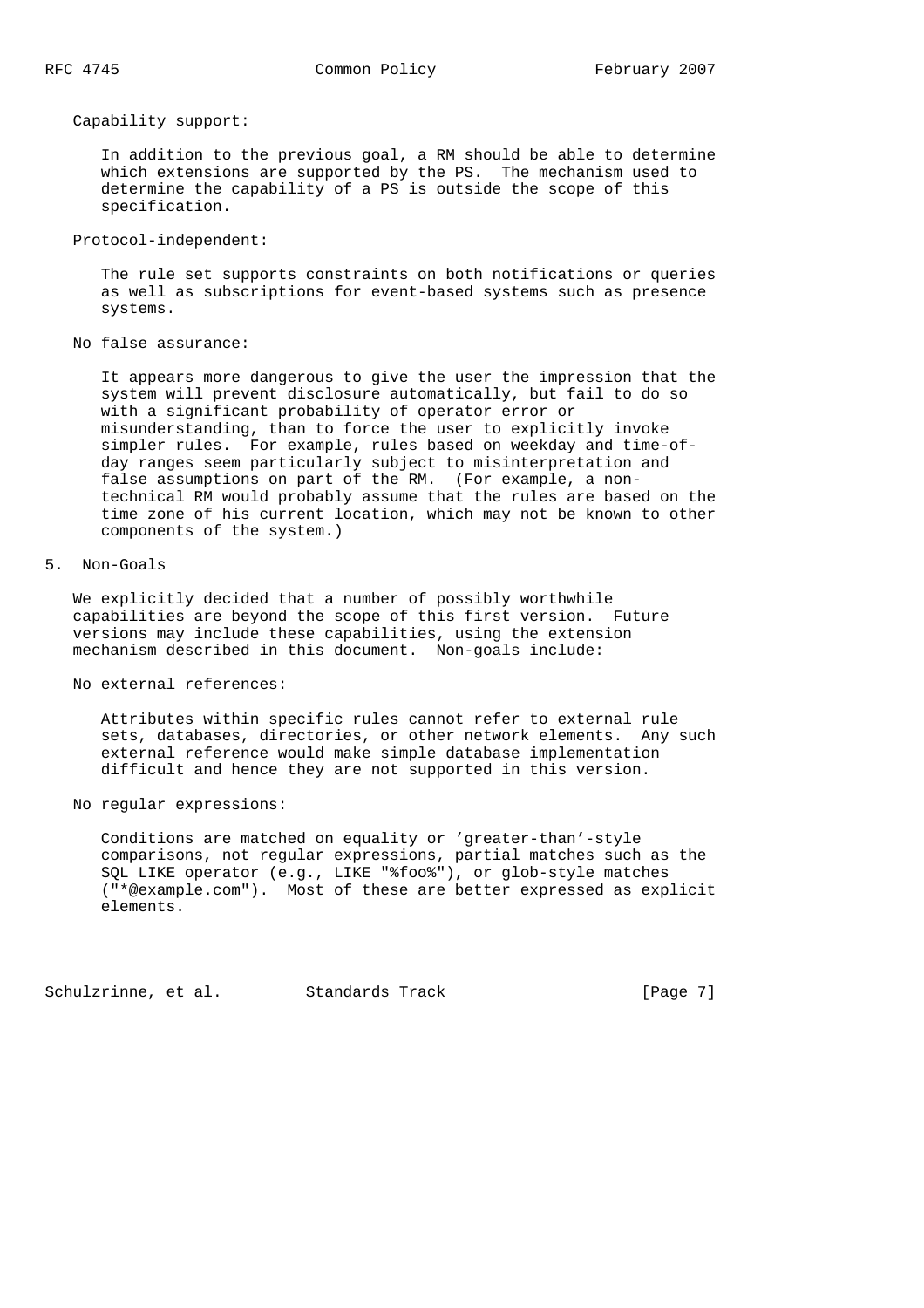No repeat times:

 Repeat times (e.g., every day from 9 am to 4 pm) are difficult to make work correctly, due to the different time zones that PT, WR, PS, and RM may occupy. It appears that suggestions for including time intervals are often based on supporting work/non-work distinctions, which unfortunately are difficult to capture by time alone. Note that this feature must not be confused with the 'Validity' element that provides a mechanism to restrict the lifetime of a rule.

6. Basic Data Model and Processing

 A rule set (or synonymously, a policy) consists of zero or more rules. The ordering of these rules is irrelevant. The rule set can be stored at the PS and conveyed from RM to PS as a single document, in subsets or as individual rules. A rule consists of three parts: conditions (see Section 7), actions (see Section 8), and transformations (see Section 9).

 The conditions part is a set of expressions, each of which evaluates to either TRUE or FALSE. When a WR asks for information about a PT, the PS goes through each rule in the rule set. For each rule, it evaluates the expressions in the conditions part. If all of the expressions evaluate to TRUE, then the rule is applicable to this request. Generally, each expression specifies a condition based on some variable that is associated with the context of the request. These variables can include the identity of the WR, the domain of the WR, the time of day, or even external variables, such as the temperature or the mood of the PT.

 Assuming that the rule is applicable to the request, the actions and transformations (commonly referred to as permissions) in the rule specify how the PS is supposed to handle this request. If the request is to view the location of the PT, or to view its presence, the typical action is "permit", which allows the request to proceed.

 Assuming the action allows the request to proceed, the transformations part of the rule specifies how the information about the PT -- their location information, their presence, etc. -- is modified before being presented to the WR. These transformations are in the form of positive permissions. That is, they always specify a piece of information that is allowed to be seen by the WR. When a PS processes a request, it takes the transformations specified across all rules that match, and creates the union of them. For computing this union, the data type, such as Integer, Boolean, Set, or the Undef data type, plays a role. The details of the algorithm for combining permissions is described in Section 10. The resulting

Schulzrinne, et al. Standards Track [Page 8]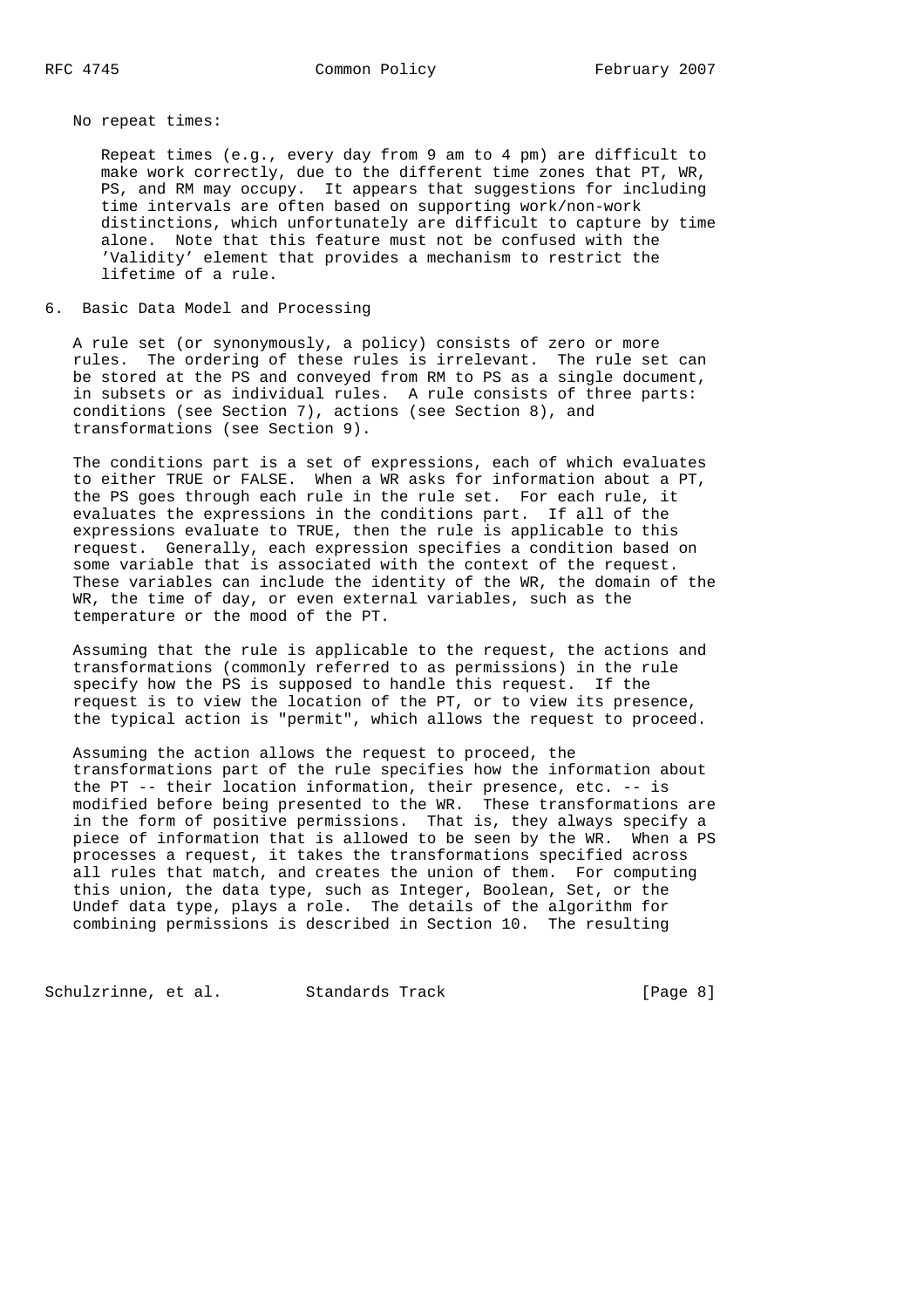union effectively represents a "mask" -- it defines what information is exposed to the WR. This mask is applied to the actual location or presence data for the PT, and the data that is permitted by the mask is shown to the WR. If the WR requests a subset of information only (such as city-level civic location data only, instead of the full civic location information), the information delivered to the WR MUST be the intersection of the permissions granted to the WR and the data requested by the WR.

 Rules are encoded in XML. To this end, Section 13 contains an XML schema defining the Common Policy Markup Language. This, however, is purely an exchange format between RM and PS. The format does not imply that the RM or the PS use this format internally, e.g., in matching a query with the policy rules. The rules are designed so that a PS can translate the rules into a relational database table, with each rule represented by one row in the database. The database representation is by no means mandatory; we will use it as a convenient and widely-understood example of an internal representation. The database model has the advantage that operations on rows have tightly defined meanings. In addition, it appears plausible that larger-scale implementations will employ a backend database to store and query rules, as they can then benefit from existing optimized indexing, access control, scaling, and integrity constraint mechanisms. Smaller-scale implementations may well choose different implementations, e.g., a simple traversal of the set of rules.

# 6.1. Identification of Rules

 Each rule is equipped with a parameter that identifies the rule. This rule identifier is an opaque token chosen by the RM. A RM MUST NOT use the same identifier for two rules that are available to the PS at the same time for a given PT. If more than one RM modifies the same rule set, then it needs to be ensured that a unique identifier is chosen for each rule. A RM can accomplish this goal by retrieving the already specified rule set and choosing a new identifier for a rule that is different from the existing rule set.

## 6.2. Extensions

 The policy framework defined in this document is meant to be extensible towards specific application domains. Such an extension is accomplished by defining conditions, actions, and transformations that are specific to the desired application domain. Each extension MUST define its own namespace.

Schulzrinne, et al. Standards Track [Page 9]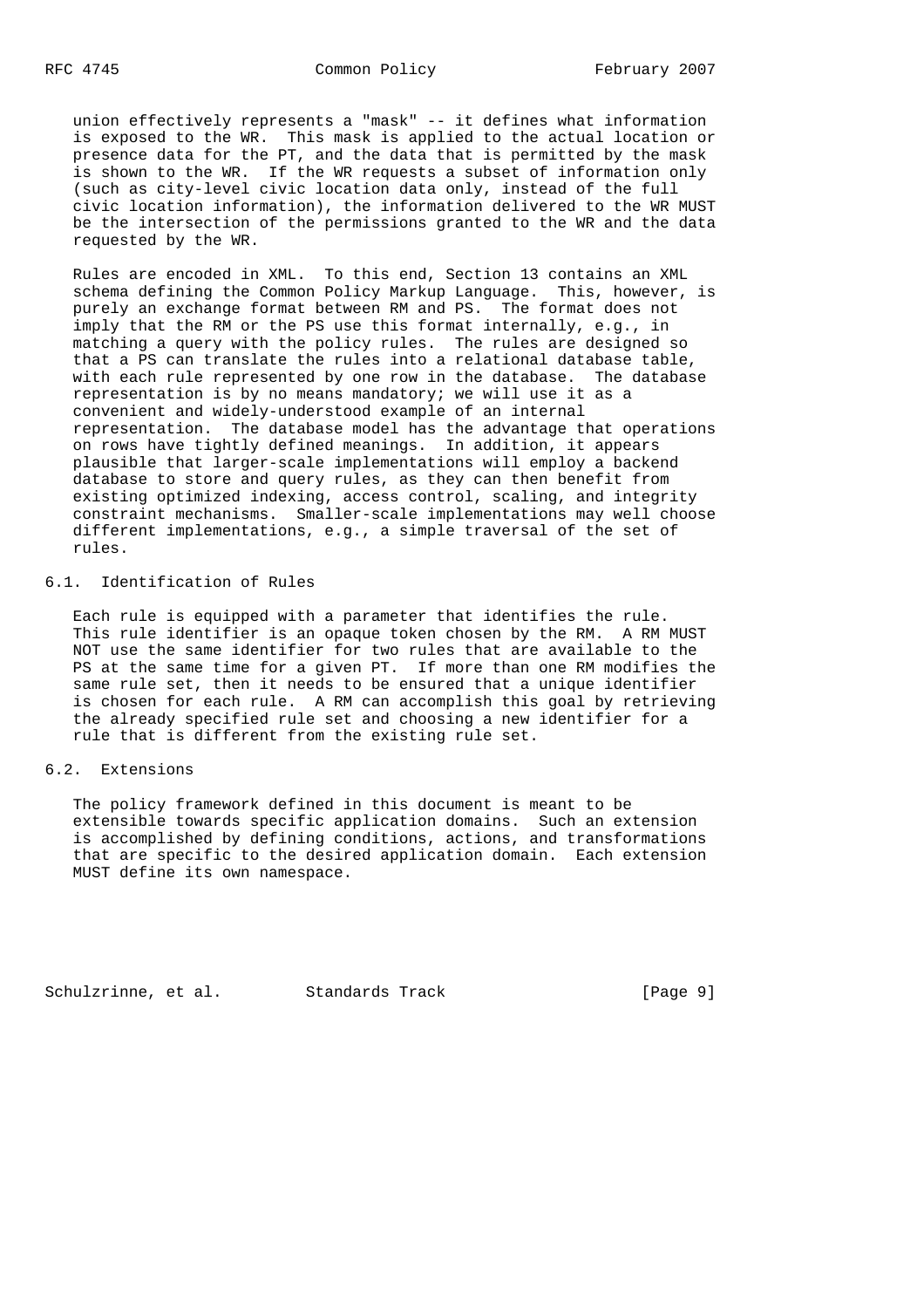Extensions cannot change the schema defined in this document, and this schema is not expected to change except via revision to this specification. Therefore, no versioning procedures for this schema or namespace are provided.

### 7. Conditions

 The access to data items needs to be matched with the rule set stored at the PS. Each instance of a request has different attributes (e.g., the identity of the requestor) that are used for authorization. A rule in a rule set might have a number of conditions that need to be met before executing the remaining parts of a rule (i.e., actions and transformations). Details about rule matching are described in Section 10. This document specifies only a few conditions (i.e., identity, sphere, and validity). Further condition elements can be added via extensions to this document. If a child element of the <conditions> element is in a namespace that is not known or not supported, then this child element evaluates to FALSE.

 As noted in Section 5, conditions are matched on equality or "greater than" style comparisons, rather than regular expressions. Equality is determined according to the rules for the data type associated with the element in the schema given in Section 13, unless explicit comparison steps are included in this document. For xs:anyURI types, readers may wish to consult [2] for its discussion xs:anyURI, as well as the text in Section 13.

## 7.1. Identity Condition

## 7.1.1. Overview

 The identity condition restricts matching of a rule either to a single entity or a group of entities. Only authenticated entities can be matched; acceptable means of authentication are defined in protocol-specific documents. If the <identity> element is absent, identities are not considered, and thus, other conditions in the rule apply to any user, authenticated or not.

 The <identity> condition is considered TRUE if any of its child elements (e.g., the <one/> and the <many/> elements defined in this document) evaluate to TRUE, i.e., the results of the individual child element are combined using a logical OR.

If a child element of the <identity> element is in a namespace that is not known or not supported, then this child element evaluates to FALSE.

Schulzrinne, et al. Standards Track [Page 10]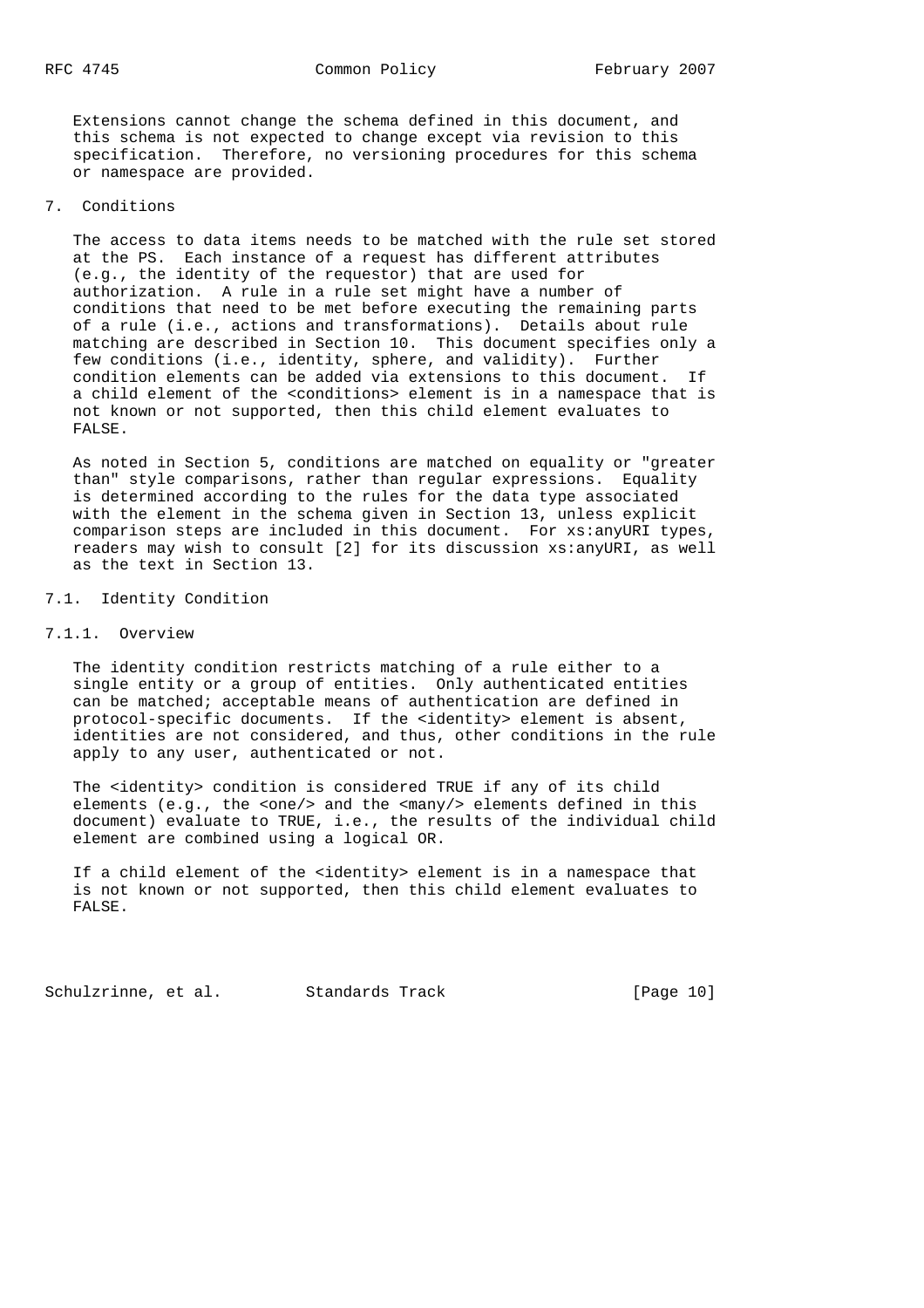7.1.2. Matching One Entity

 The <one> element matches the authenticated identity (as contained in the 'id' attribute) of exactly one entity or user. For considerations regarding the 'id' attribute, refer to Section 7.2.

An example is shown below:

 <?xml version="1.0" encoding="UTF-8"?> <ruleset xmlns="urn:ietf:params:xml:ns:common-policy">

```
 <rule id="f3g44r1">
     <conditions>
         <identity>
              <one id="sip:alice@example.com"/>
              <one id="tel:+1-212-555-1234" />
              <one id="mailto:bob@example.net" />
         </identity>
     </conditions>
     <actions/>
     <transformations/>
```
</rule>

</ruleset>

 This example matches if the authenticated identity of the WR is either sip:alice@example.com, tel:+1-212-555-1234, or mailto:bob@example.net.

## 7.1.3. Matching Multiple Entities

The <many> element is a mechanism to perform authorization decisions based on the domain part of the authenticated identity. As such, it allows matching a large and possibly unknown number of users within a domain.

 Furthermore, it is possible to include one or multiple <except> elements to exclude either individual users or users belonging to a specific domain. Excluding individual entities is implemented using a <except id="..."/> statement. The semantic of the 'id' attribute of the <except> element has the same meaning as the 'id' attribute of the <one> element (see Section 7.2). Excluding users belonging to a specific domain is implemented using the <except domain="..."/> element that excludes any user from the indicated domain.

 If multiple <except> elements are listed as child elements of the <many> element, then the result of each <except> element is combined using a logical OR.

Schulzrinne, et al. Standards Track [Page 11]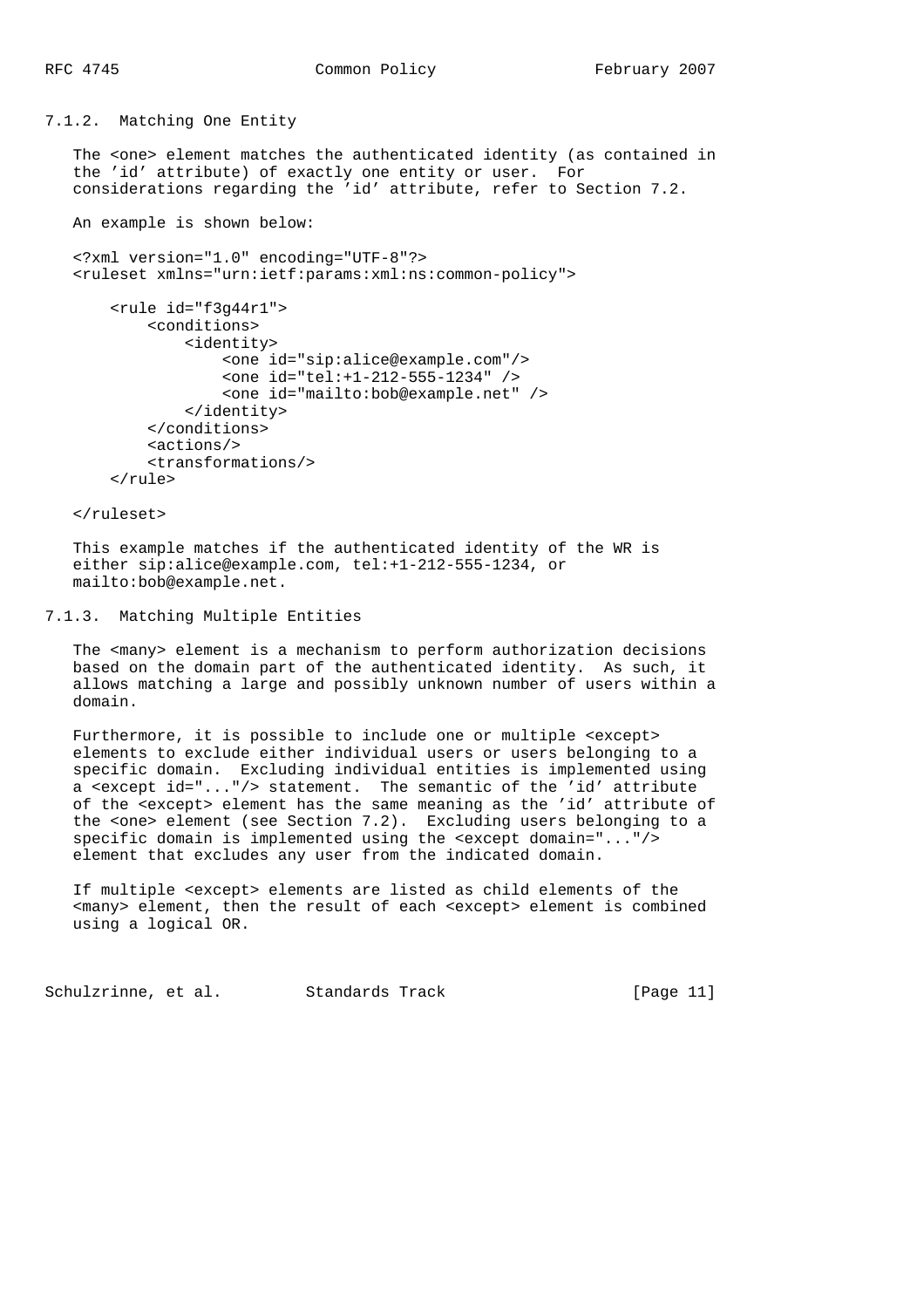Common policy MUST either use UTF-8 or UTF-16 to store domain names in the 'domain' attribute. For non-IDNs (Internationalized Domain Names), lowercase ASCII SHOULD be used. For the comparison operation between the value stored in the 'domain' attribute and the domain value provided via the using protocol (referred to as "protocol domain identifier"), the following rules are applicable:

- 1. Translate percent-encoding for either string.
- 2. Convert both domain strings using the ToASCII operation described in RFC 3490 [3].
- 3. Compare the two domain strings for ASCII equality, for each label. If the string comparison for each label indicates equality, the comparison succeeds. Otherwise, the domains are not equal.
- If the conversion fails in step (2), the domains are not equal.

7.1.3.1. Matching Any Authenticated Identity

 The <many/> element without any child elements or attributes matches any authenticated user.

 The following example shows such a rule that matches any authenticated user:

```
 <?xml version="1.0" encoding="UTF-8"?>
 <ruleset xmlns="urn:ietf:params:xml:ns:common-policy">
```

```
 <rule id="f3g44r5">
     <conditions>
         <identity>
           <many/>
         </identity>
     </conditions>
     <actions/>
     <transformations/>
 </rule>
```
</ruleset>

Schulzrinne, et al. Standards Track [Page 12]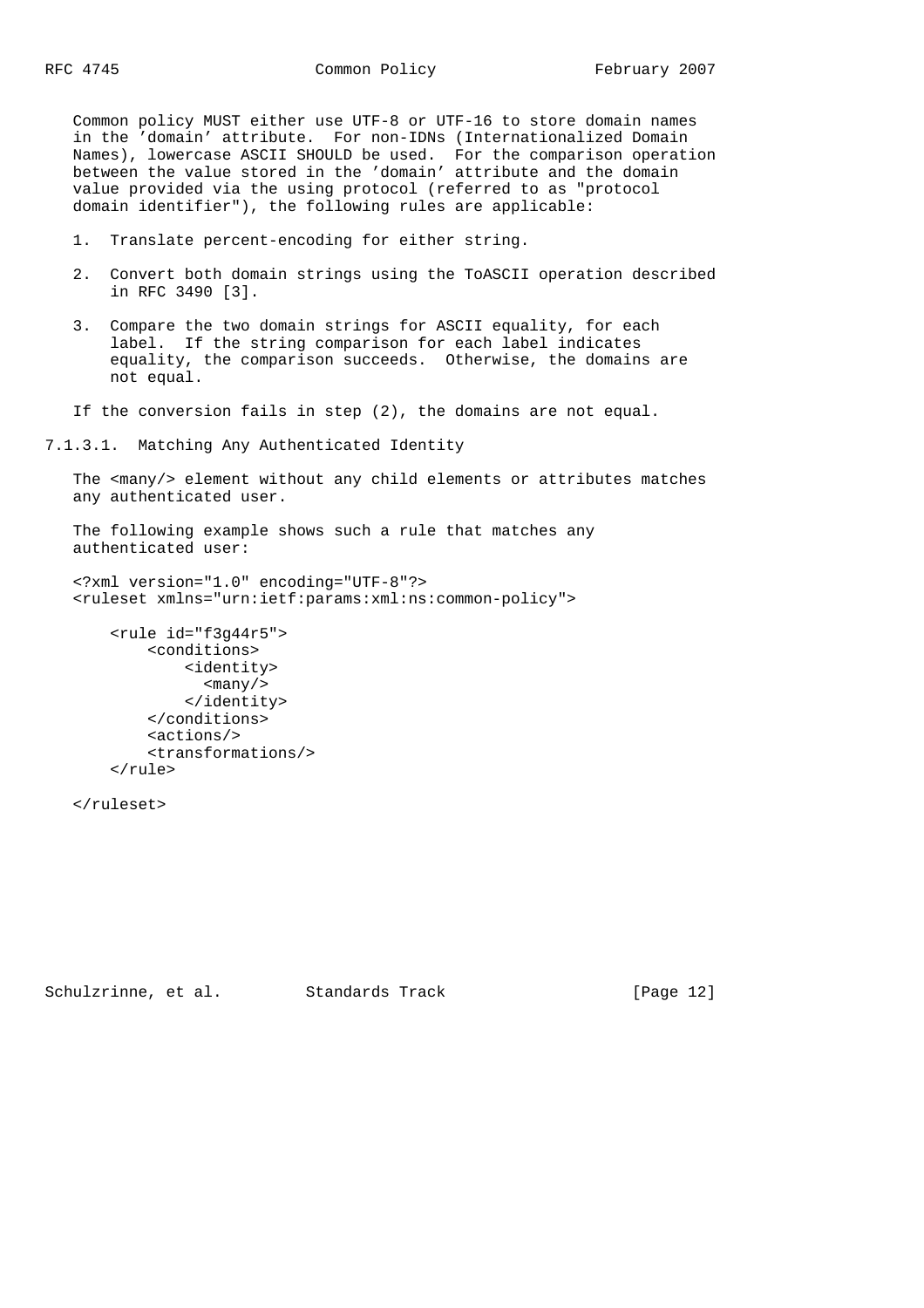7.1.3.2. Matching Any Authenticated Identity Except Enumerated Domains/Identities

The <many> element enclosing one or more <except domain="..."/> elements matches any user from any domain except those enumerated. The <except id="..."/> element excludes particular users. The semantics of the 'id' attribute of the <except> element is described in Section 7.2. The results of the child elements of the <many> element are combined using a logical OR.

```
 An example is shown below:
```

```
 <?xml version="1.0" encoding="UTF-8"?>
 <ruleset xmlns="urn:ietf:params:xml:ns:common-policy">
```

```
 <rule id="f3g44r1">
     <conditions>
         <sphere value="work"/>
         <identity>
             <many>
                  <except domain="example.com"/>
                  <except domain="example.org"/>
                  <except id="sip:alice@bad.example.net"/>
                  <except id="sip:bob@good.example.net"/>
                  <except id="tel:+1-212-555-1234" />
                  <except id="sip:alice@example.com"/>
             </many>
         </identity>
         <validity>
             <from>2003-12-24T17:00:00+01:00</from>
             <until>2003-12-24T19:00:00+01:00</until>
         </validity>
     </conditions>
     <actions/>
     <transformations/>
 </rule>
```
#### </ruleset>

 This example matches all users except any user in example.com, or any user in example.org or the particular users alice@bad.example.net, bob@good.example.net, and the user with the telephone number 'tel:+1-212-555-1234'. The last 'except' element is redundant since alice@example.com is already excluded through the first line.

Schulzrinne, et al. Standards Track [Page 13]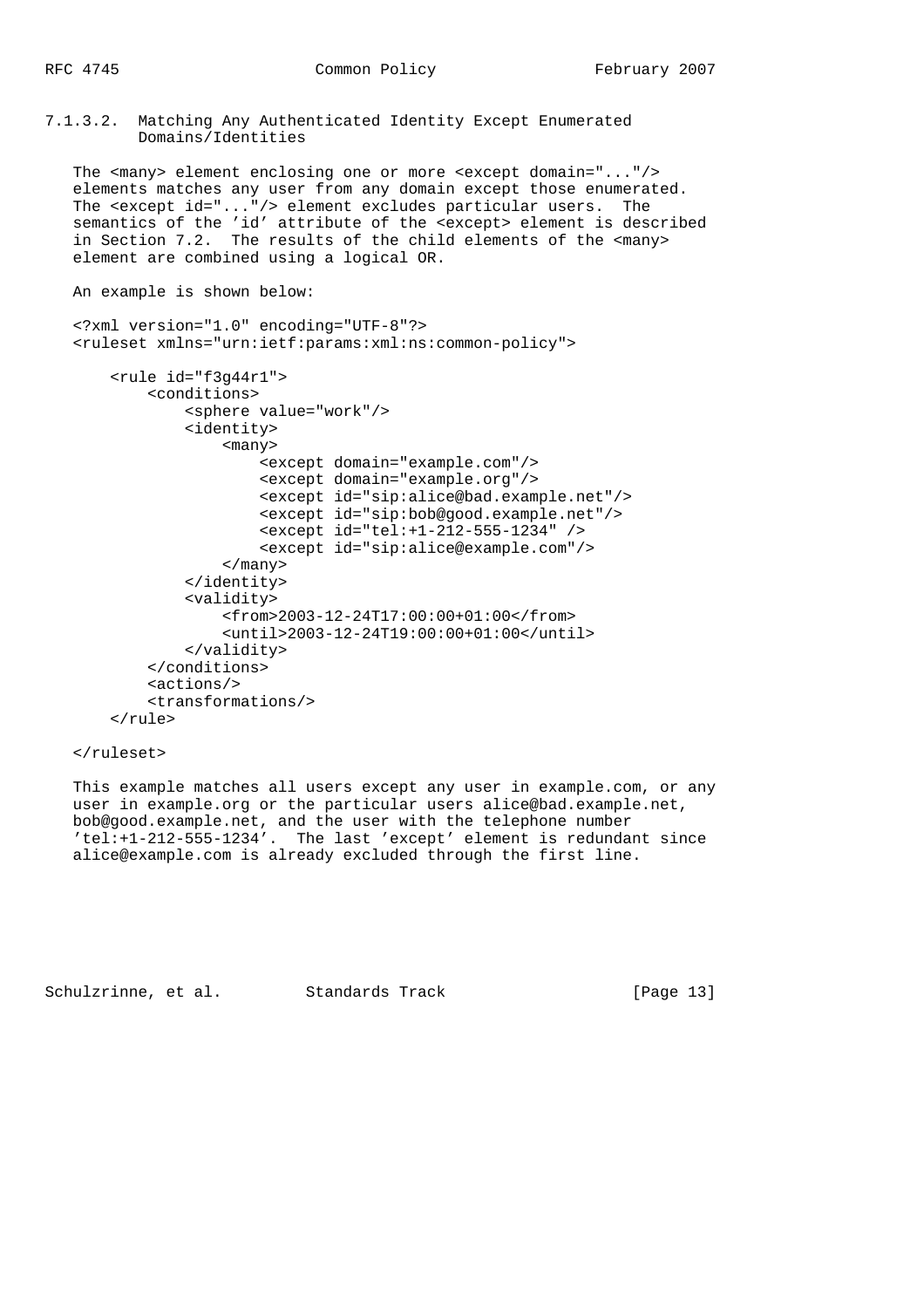7.1.3.3. Matching Any Authenticated Identity within a Domain Except Enumerated Identities

 The <many> element with a 'domain' attribute and zero or more <except id="..."/> elements matches any authenticated user from the indicated domain except those explicitly enumerated. The semantics of the 'id' attribute of the <except> element is described in Section 7.2.

 It is nonsensical to have domains in the 'id' attribute that do not match the value of the 'domain' attribute in the enclosing <many> element.

An example is shown below:

 <?xml version="1.0" encoding="UTF-8"?> <ruleset xmlns="urn:ietf:params:xml:ns:common-policy">

```
 <rule id="f3g44r1">
     <conditions>
         <identity>
              <many domain="example.com">
                  <except id="sip:alice@example.com"/>
                  <except id="sip:bob@example.com"/>
              </many>
          </identity>
     </conditions>
     <actions/>
     <transformations/>
\langlerule>
```
</ruleset>

 This example matches any user within example.com (such as carol@example.com) except alice@example.com and bob@example.com.

7.2. Single Entity

The 'id' attribute used in the <one> and in the <except> element refers to a single entity. In the subsequent text, we use the term 'single-user entity' as a placeholder for the <one> and the <except> element. The <except> element fulfills the purpose of excluding elements from the solution set.

 A single-user entity matches the authenticated identity (as contained in the 'id' attribute) of exactly one entity or user. If there is a match, the single-user entity is considered TRUE. The single-user entity MUST NOT contain a 'domain' attribute.

Schulzrinne, et al. Standards Track [Page 14]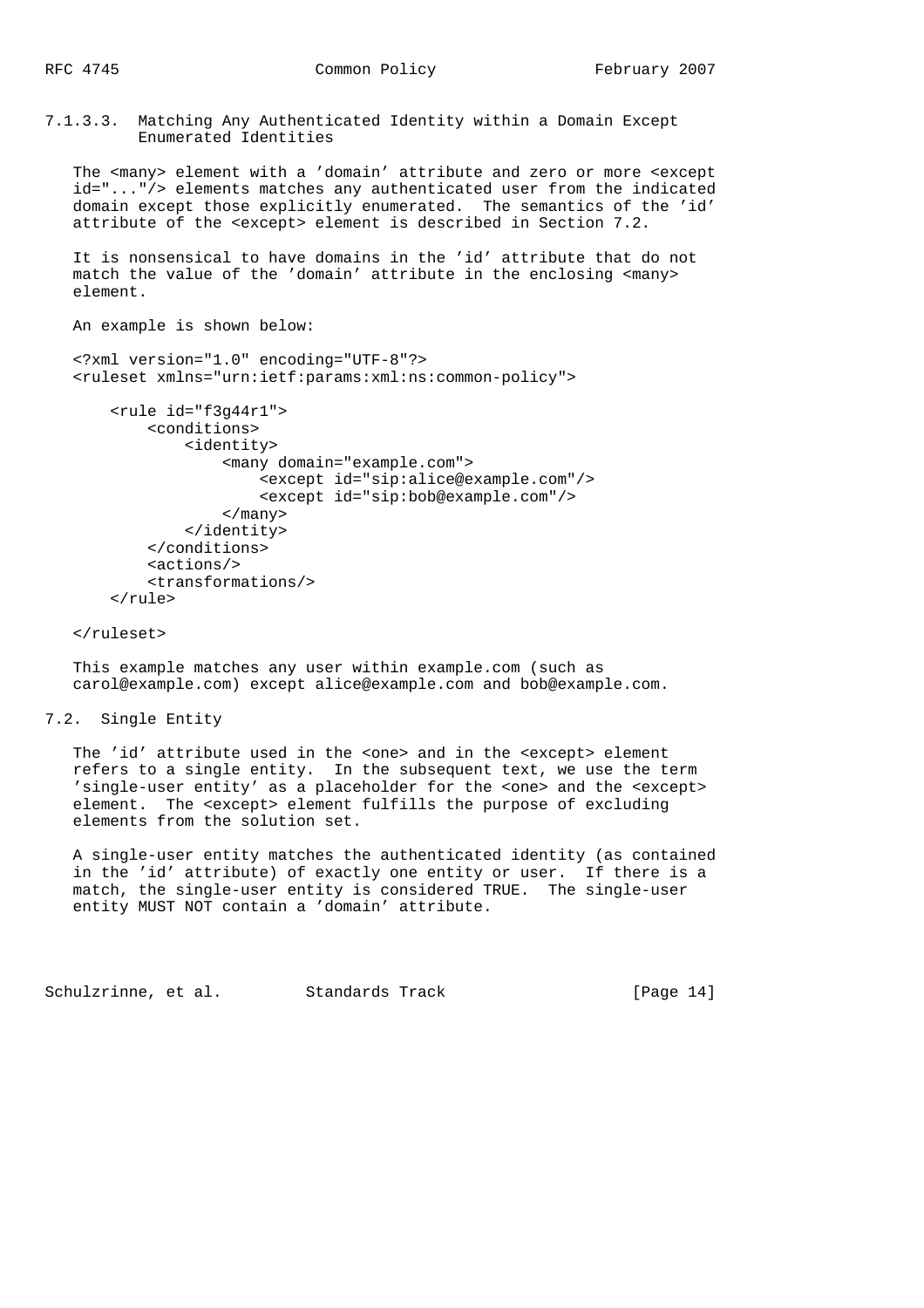The 'id' attribute contains an identity that MUST first be expressed as a URI. Applications using this framework must describe how the identities they are using can be expressed as URIs.

# 7.3. Sphere

The <sphere> element belongs to the group of condition elements. It can be used to indicate a state (e.g., 'work', 'home', 'meeting', 'travel') the PT is currently in. A sphere condition matches only if the PT is currently in the state indicated. The state may be conveyed by manual configuration or by some protocol. For example, RPID [10] provides the ability to inform the PS of its current sphere. The application domain needs to describe in more detail how the sphere state is determined. Switching from one sphere to another causes a switch between different modes of visibility. As a result, different subsets of rules might be applicable.

The content of the 'value' attribute of the <sphere> element MAY contain more than one token. The individual tokens MUST be separated by a blank character. A logical OR is used for the matching the tokens against the sphere settings of the PT. As an example, if the content of the 'value' attribute in the sphere attribute contains two tokens 'work' and 'home' then this part of the rule matches if the sphere for a particular PT is either 'work' OR 'home'. To compare the content of the 'value' attribute in the <sphere> element with the stored state information about the PT's sphere setting a case-insensitive string comparison MUST be used for each individual token. There is neither a registry for these values nor a language specific indication of the sphere content. As such, the tokens are treated as opaque strings.

```
 <?xml version="1.0" encoding="UTF-8"?>
 <ruleset xmlns="urn:ietf:params:xml:ns:common-policy">
```

```
 <rule id="f3g44r2">
   <conditions>
     <sphere value="work"/>
     <identity>
       <one id="sip:andrew@example.com"/>
     </identity>
   </conditions>
   <actions/>
   <transformations/>
 </rule>
```
Schulzrinne, et al. Standards Track [Page 15]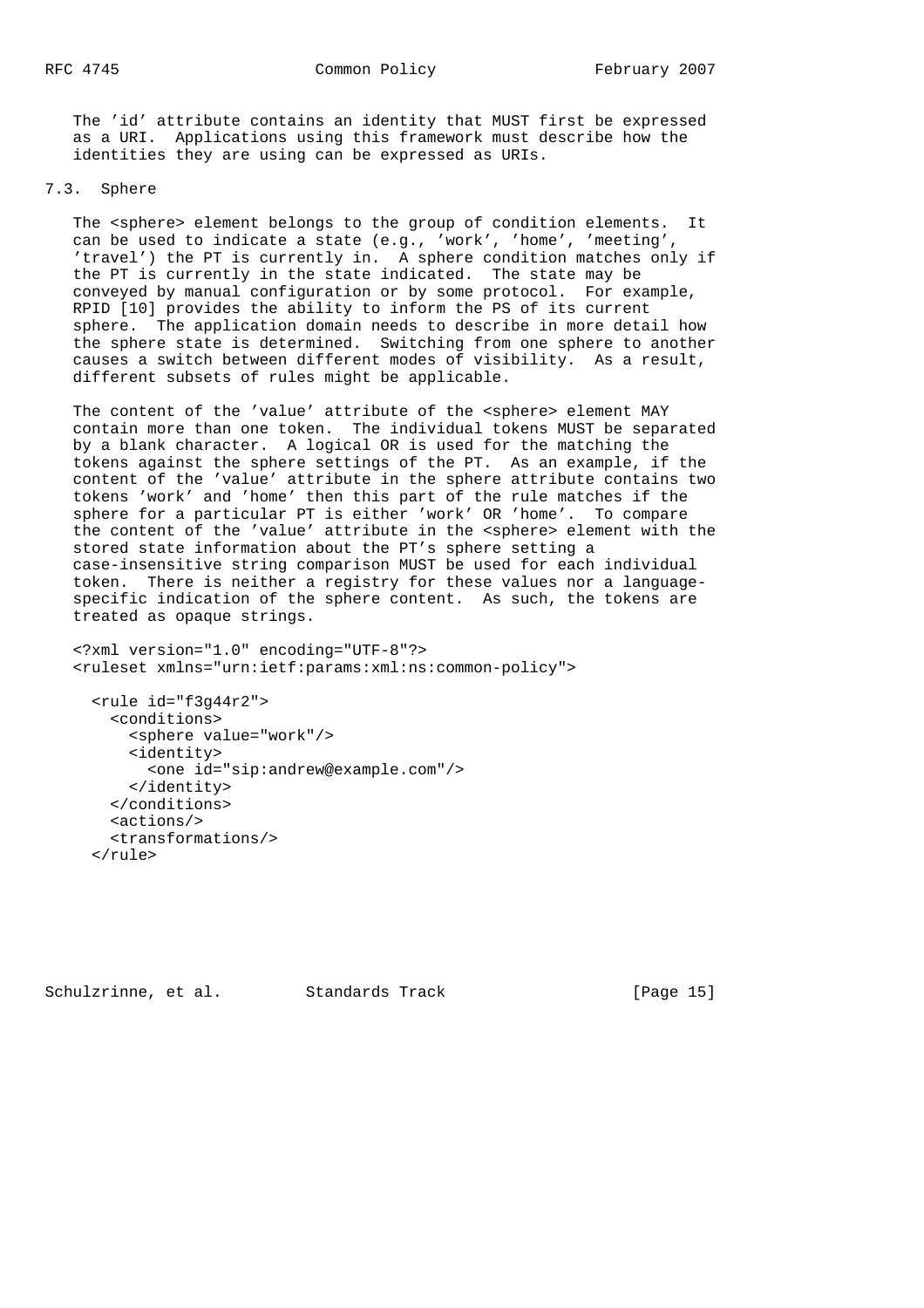```
 <rule id="y6y55r2">
     <conditions>
       <sphere value="home"/>
       <identity>
         <one id="sip:allison@example.com"/>
       </identity>
     </conditions>
     <actions/>
     <transformations/>
   </rule>
   <rule id="z6y55r2">
    <conditions>
       <identity>
            <one id="sip:john@doe.example.com"/>
       </identity>
       <sphere value="home work"/>
     </conditions>
     <actions/>
    <transformations/>
   </rule>
 </ruleset>
```
 The rule example above illustrates that the rule with the entity andrew@example.com matches if the sphere is been set to 'work'. In the second rule, the entity allison@example.com matches if the sphere is set to 'home'. The third rule also matches since the value in the sphere element also contains the token 'home'.

## 7.4. Validity

 The <validity> element is the third condition element specified in this document. It expresses the rule validity period by two attributes, a starting and an ending time. The validity condition is TRUE if the current time is greater than or equal to at least one <from> child, but less than the <until> child after it. This represents a logical OR operation across each <from> and <until> pair. Times are expressed in XML dateTime format. A rule maker might not always have access to the PS to invalidate some rules that grant permissions. Hence, this mechanism allows invalidating granted permissions automatically without further interaction between the rule maker and the PS. The PS does not remove the rules; instead the rule maker has to clean them up.

Schulzrinne, et al. Standards Track [Page 16]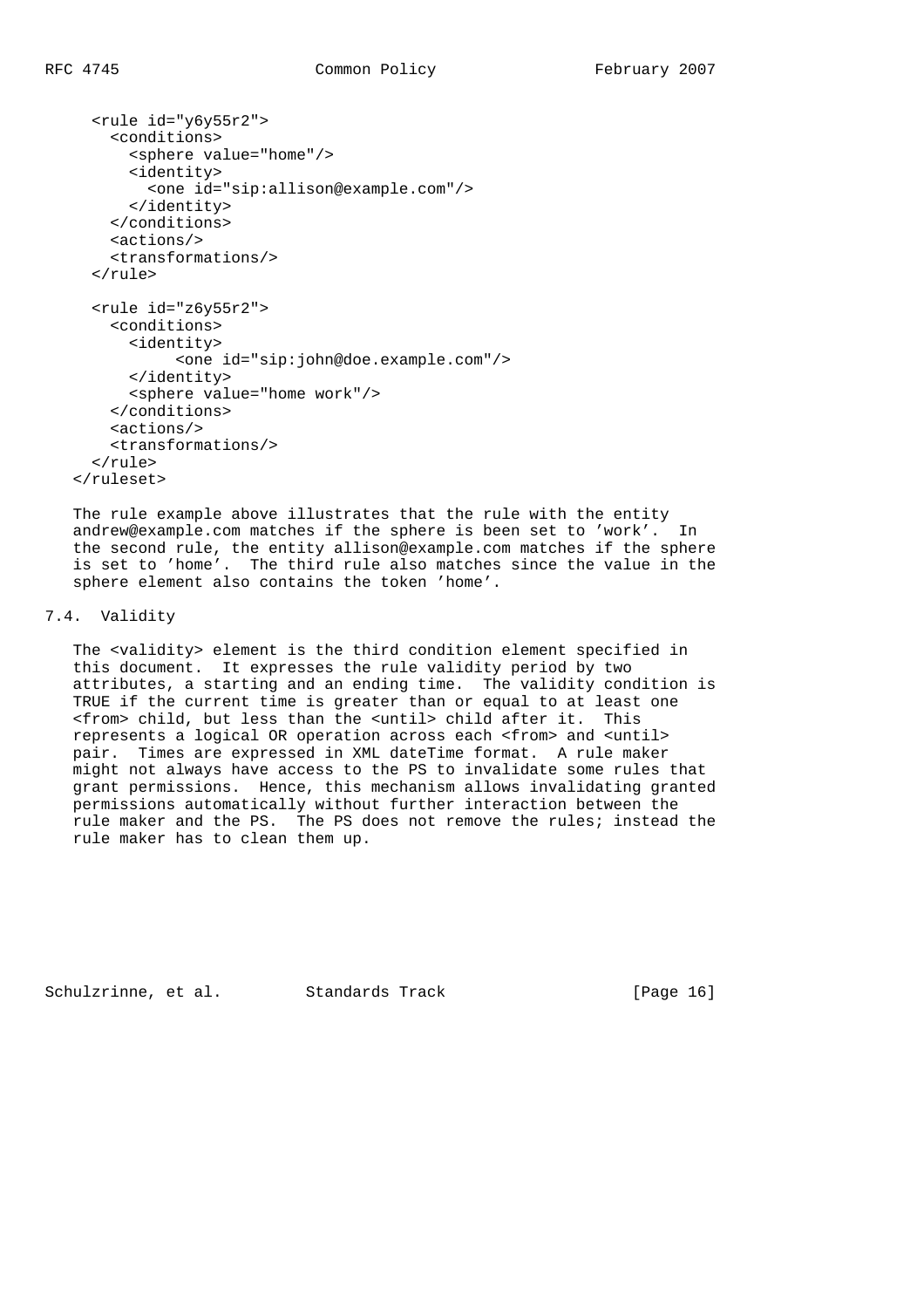An example of a rule fragment is shown below:

```
 <?xml version="1.0" encoding="UTF-8"?>
 <ruleset xmlns="urn:ietf:params:xml:ns:common-policy">
   <rule id="f3g44r3">
    <conditions>
         <validity>
              <from>2003-08-15T10:20:00.000-05:00</from>
              <until>2003-09-15T10:20:00.000-05:00</until>
         </validity>
     </conditions>
     <actions/>
     <transformations/>
  \langlerule>
 </ruleset>
```
The <validity> element MUST have the <from> and <until> subelements in pairs. Multiple <from> and <until> elements might appear in pairs (i.e., without nesting of <from> and <until> elements). Using multiple <validity> elements as subelements of the <conditions> element is not useful since all subelements of the <conditions> element are combined as a logical AND.

8. Actions

 While conditions are the 'if'-part of rules, actions and transformations form their 'then'-part. The actions and transformations parts of a rule determine which operations the PS MUST execute after having received from a WR a data access request that matches all conditions of this rule. Actions and transformations only permit certain operations; there is no 'deny' functionality. Transformations exclusively specify PS-side operations that lead to a modification of the data items requested by the WR. Regarding location data items, for instance, a transformation could force the PS to lower the precision of the location information that is returned to the WR.

 Actions, on the other hand, specify all remaining types of operations the PS is obliged to execute, i.e., all operations that are not of transformation type. Actions are defined by application-specific usages of this framework. The reader is referred to the corresponding extensions to see examples of such elements.

Schulzrinne, et al. Standards Track [Page 17]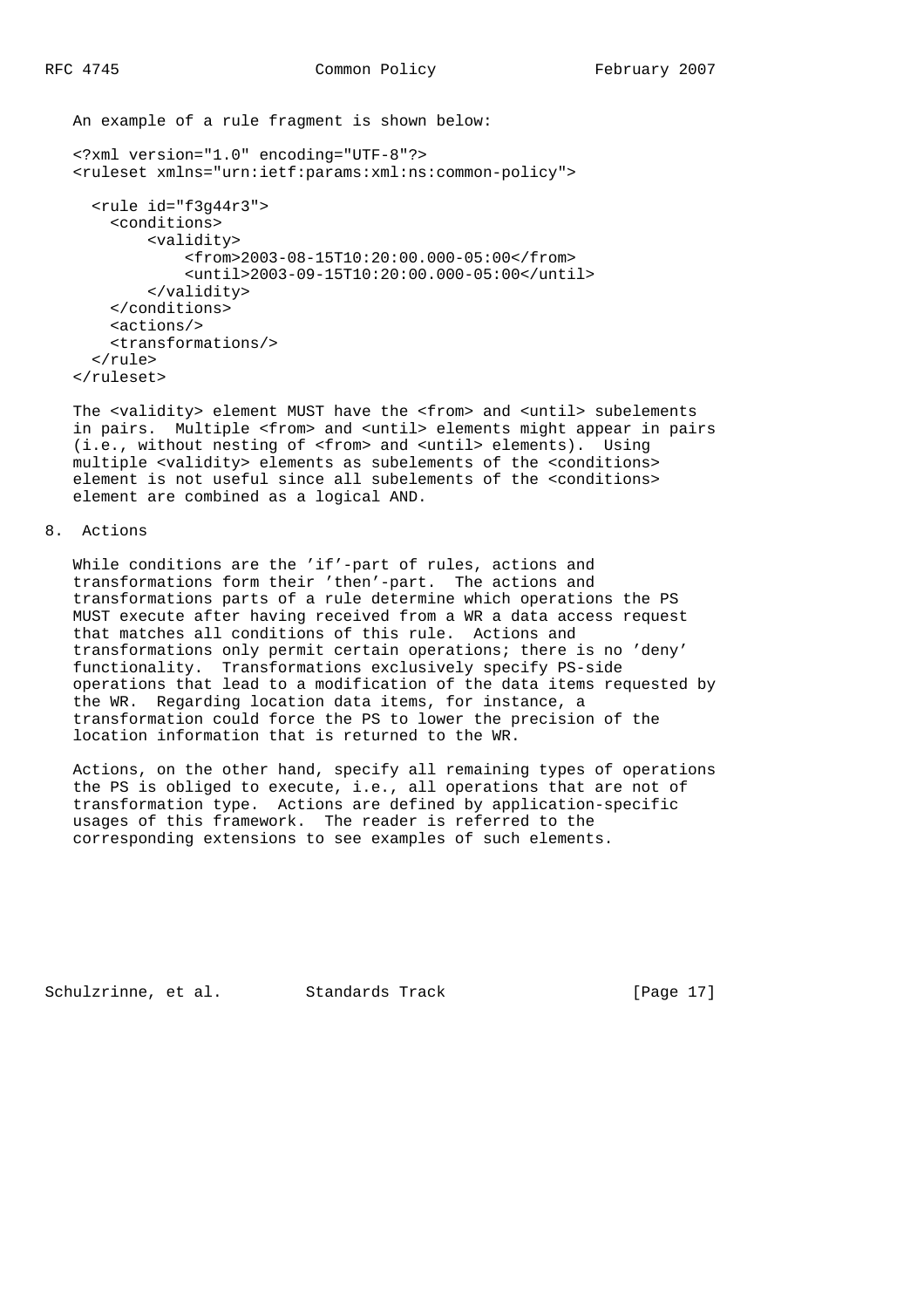# 9. Transformations

 Two sub-parts follow the conditions part of a rule: transformations and actions. As defined in Section 8, transformations specify operations that the PS MUST execute and that modify the result that is returned to the WR. This functionality is particularly helpful in reducing the granularity of information provided to the WR, as, for example, required for location privacy. Transformations are defined by application-specific usages of this framework.

A simple transformation example is provided in Section 10.

#### 10. Procedure for Combining Permissions

### 10.1. Introduction

 This section describes how rules are selected and how actions and permissions are determined. When a PS receives a request for access to privacy-sensitive data, the request is matched against the rule set. A rule matches if all conditions contained as child elements in the <conditions> element of a rule evaluate to TRUE. Each type of condition defines when it is TRUE. All rules where the conditions match the request form the matching rule set. The permissions in the matching rule set are combined using a set of combining rules (CRs) described in Section 10.2.

### 10.2. Combining Rules (CRs)

 Each type of permission is combined across all matching rules. Each type of action or transformation is combined separately and independently. The combining rules generate a combined permission. The combining rules depend only on the data type of permission. If a particular permission type has no value in a rule, it assumes the lowest possible value for that permission for the purpose of computing the combined permission. That value is given by the data type for booleans (FALSE) and sets (empty set), and MUST be defined by any extension to the Common Policy for other data types.

 For boolean permissions, the resulting permission is TRUE if and only if at least one permission in the matching rule set has a value of TRUE and FALSE otherwise. For integer, real-valued and date-time permissions, the resulting permission is the maximum value across the permission values in the matching set of rules. For sets, it is the union of values across the permissions in the matching rule set.

Schulzrinne, et al. Standards Track [Page 18]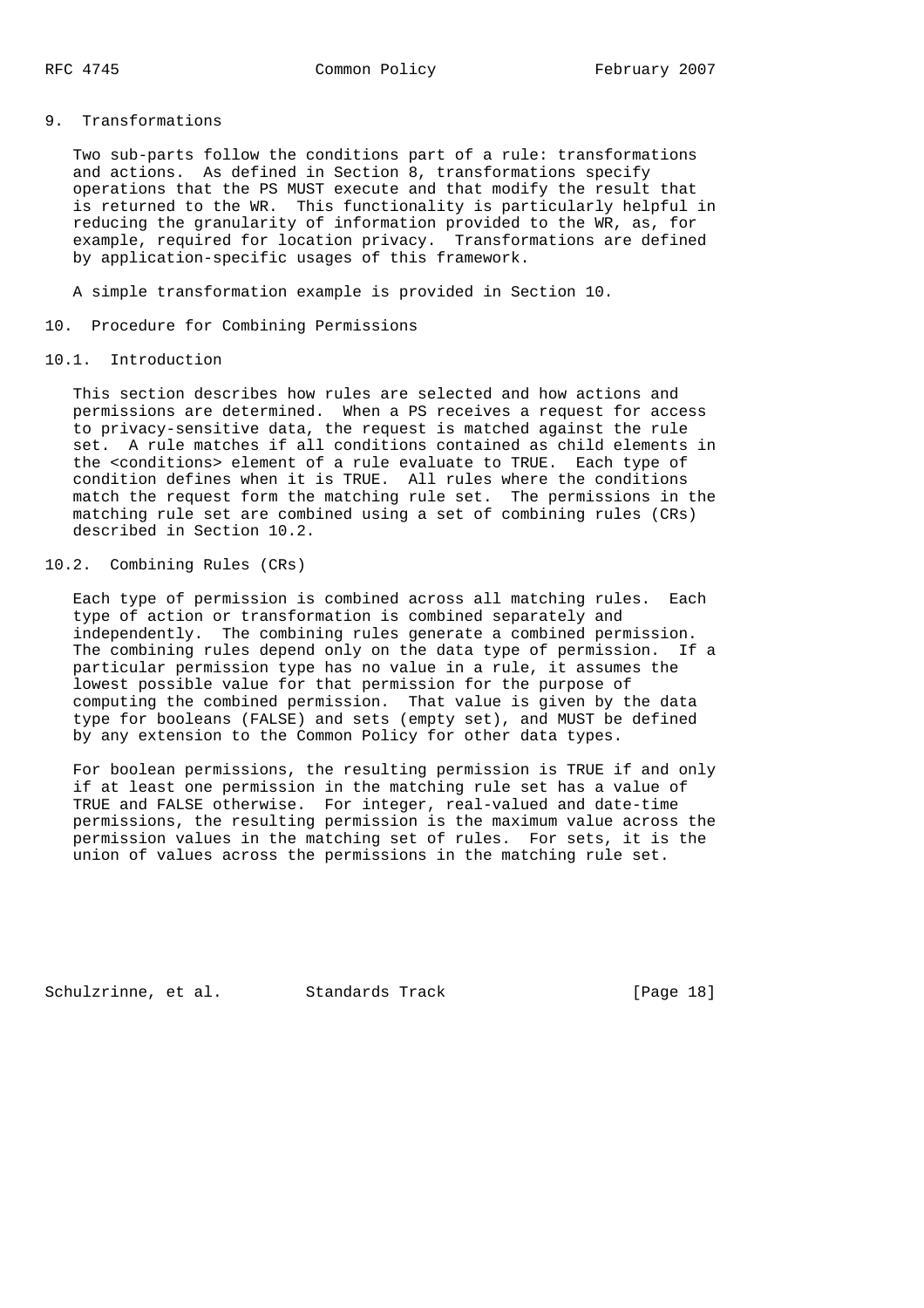# 10.3. Example

 In the following example we illustrate the process of combining permissions. We will consider three conditions for our purpose, namely those of name identity (WR-ID), sphere, and validity (from,until). The ID column is used as a rule identifier. For editorial reasons we omit the domain part of the WR's identity.

 We use two actions in our example, namely X and Y. The values of X and Y are of data types Boolean and Integer, respectively.

 The transformation, referred to as Z, uses values that can be set either to  $'$ +' (or 3), 'o' (or 2) or  $'-'$  (or 1). Permission Z allows us to show the granularity reduction whereby a value of '+' shows the corresponding information unrestricted, and '-' shows nothing. This permission might be related to location information or other presence attributes like mood. Internally, we use the data type Integer for computing the permission of this attribute.

 The label 'NULL' in the table indicates that no value is available for a particular cell.

|                | Conditions |                   | Actions/Transformations |                |       |     |           |  |
|----------------|------------|-------------------|-------------------------|----------------|-------|-----|-----------|--|
| Id             | WR-ID      | sphere from until |                         |                | X     |     | 7.        |  |
|                | bob        | home              | A1                      | A <sub>2</sub> | TRUE  | 10  | $\Omega$  |  |
| $\mathfrak{D}$ | alice      | work              | A1                      | A <sub>2</sub> | FALSE | 5   |           |  |
| 3              | bob        | work              | A1                      | A <sub>2</sub> | TRUE  | 3   |           |  |
| 4              | tom        | work              | A1                      | A <sub>2</sub> | TRUE  | 5   | $\ddot{}$ |  |
| 5              | bob        | work              | A1                      | A <sub>3</sub> | NULL  | 12. | $\Omega$  |  |
| 6              | bob        | work              | B1                      | B <sub>2</sub> | FALSE | 10  |           |  |

 Again for editorial reasons, we use the following abbreviations for the two <validity> attributes 'from' and 'until':

 A1=2003-12-24T17:00:00+01:00 A2=2003-12-24T21:00:00+01:00 A3=2003-12-24T23:30:00+01:00 B1=2003-12-22T17:00:00+01:00 B2=2003-12-23T17:00:00+01:00

Note that  $B1 < B2 < A1 < A2 < A3$ .

 The entity 'bob' acts as a WR and requests data items. The rule set consists of the six rules shown in the table and identified by the values 1 to 6 in the 'Id' column. The PS receives the query at

Schulzrinne, et al. Standards Track [Page 19]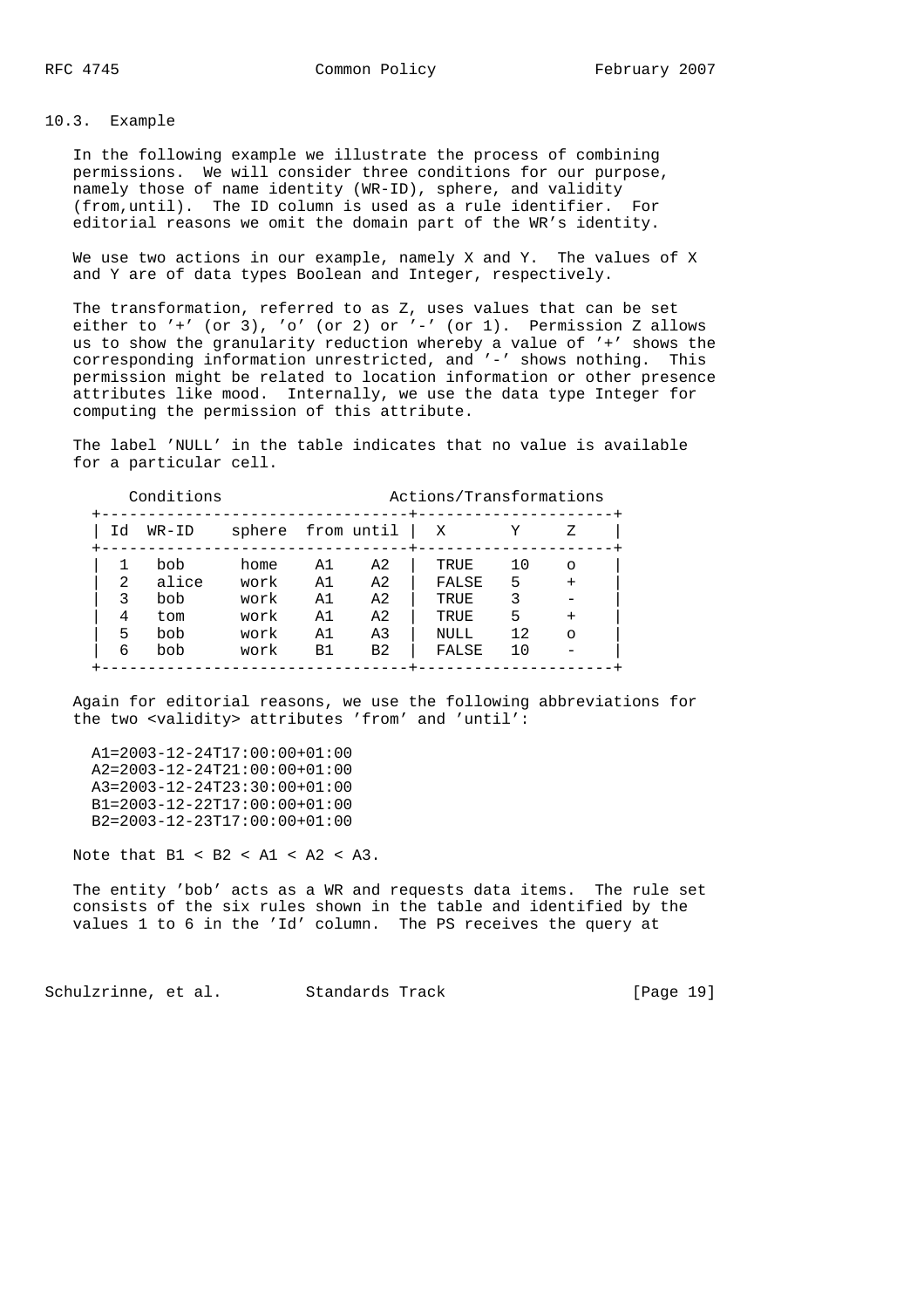2003-12-24T17:15:00+01:00, which falls between A1 and A2. In our example, we assume that the sphere value of the PT is currently set to 'work'.

 As a first step, it is necessary to determine which rules fire by evaluating the conditions part of each of them.

 Rule 1 does not match since the sphere condition does not match. Rule 2 does not match as the identity of the WR (here 'alice') does not equal 'bob'. Rule 3 matches since all conditions evaluate to TRUE. Rule 4 does not match as the identity of the WR (here 'tom') does not equal 'bob'. Rule 5 matches. Rule 6 does not match since the rule is not valid anymore.

 Only rules 3 and 5 fire. We use the actions and transformations part of these two rules to determine the combined permission, as shown below.

|      | - - - - - |    |  |
|------|-----------|----|--|
| ` Id | X         |    |  |
|      |           |    |  |
|      | TRUE      |    |  |
| ר    | NULL      | 12 |  |
|      |           |    |  |

 Each column is treated independently. The combined value of X is set to TRUE since the NULL value equals FALSE according to the description in Section 10.2. For the column with the name Y, we apply the maximum of 3 and 12, so that the combined value of Y is 12. For column Z, we again compute the maximum of 'o' and '-' (i.e., 2 and  $1)$  which is 'o'  $(2)$ .

The combined permission for all three columns is therefore:

 Actions/Transformations +-----------------------+ | X Y Z | +-----------------------+ | TRUE 12 o |

+-----------------------+

Schulzrinne, et al. Standards Track [Page 20]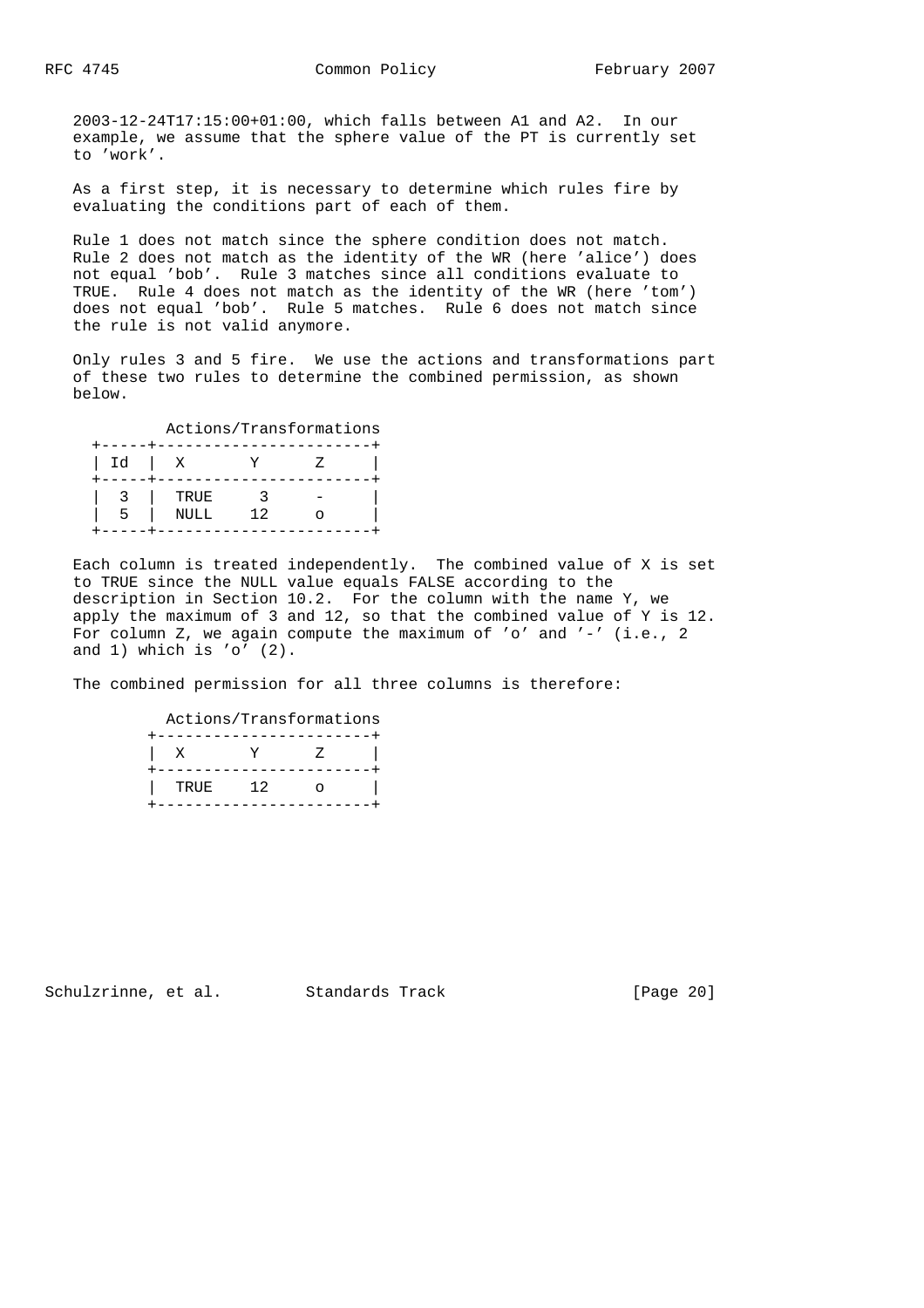# 11. Meta Policies

 Meta policies authorize a rule maker to insert, update, or delete a particular rule or an entire rule set. Some authorization policies are required to prevent unauthorized modification of rule sets. Meta policies are outside the scope of this document.

 A simple implementation could restrict access to the rule set only to the PT but more sophisticated mechanisms could be useful. As an example of such policies, one could think of parents configuring the policies for their children.

# 12. Example

 This section gives an example of an XML document valid with respect to the XML schema defined in Section 13. Semantically richer examples can be found in documents that extend this schema with application-domain-specific data (e.g., location or presence information).

 Below a rule is shown with a condition that matches for a given authenticated identity (bob@example.com) and within a given time period. Additionally, the rule matches only if the target has set its sphere to 'work'.

```
 <?xml version="1.0" encoding="UTF-8"?>
 <ruleset xmlns="urn:ietf:params:xml:ns:common-policy">
```

```
 <rule id="f3g44r1">
         <conditions>
             <identity>
                  <one id="sip:bob@example.com"/>
             </identity>
             <sphere value="work"/>
             <validity>
                  <from>2003-12-24T17:00:00+01:00</from>
                  <until>2003-12-24T19:00:00+01:00</until>
              </validity>
         </conditions>
         <actions/>
         <transformations/>
     </rule>
 </ruleset>
```
Schulzrinne, et al. Standards Track [Page 21]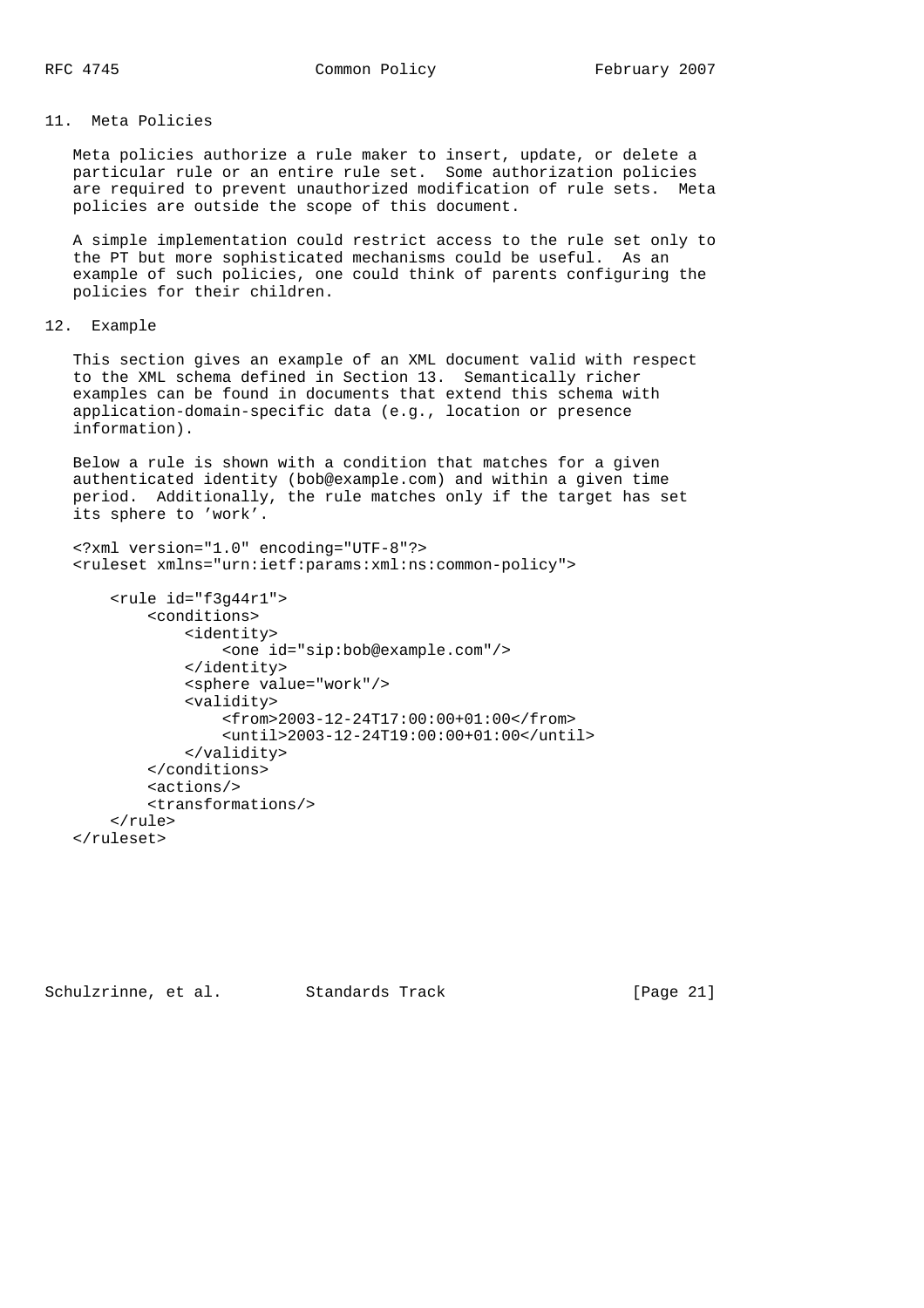## 13. XML Schema Definition

 This section provides the XML schema definition for the common policy markup language described in this document.

```
<?xml version="1.0" encoding="UTF-8"?>
<xs:schema targetNamespace="urn:ietf:params:xml:ns:common-policy"
    xmlns:cp="urn:ietf:params:xml:ns:common-policy"
    xmlns:xs="http://www.w3.org/2001/XMLSchema"
    elementFormDefault="qualified" attributeFormDefault="unqualified">
     <!-- /ruleset -->
     <xs:element name="ruleset">
         <xs:complexType>
             <xs:complexContent>
                 <xs:restriction base="xs:anyType">
                     <xs:sequence>
                          <xs:element name="rule" type="cp:ruleType"
                          minOccurs="0" maxOccurs="unbounded"/>
                     </xs:sequence>
                 </xs:restriction>
             </xs:complexContent>
         </xs:complexType>
     </xs:element>
     <!-- /ruleset/rule -->
     <xs:complexType name="ruleType">
         <xs:complexContent>
             <xs:restriction base="xs:anyType">
                 <xs:sequence>
                     <xs:element name="conditions"
                     type="cp:conditionsType" minOccurs="0"/>
                     <xs:element name="actions"
                     type="cp:extensibleType" minOccurs="0"/>
                     <xs:element name="transformations"
                     type="cp:extensibleType" minOccurs="0"/>
                 </xs:sequence>
                 <xs:attribute name="id" type="xs:ID" use="required"/>
             </xs:restriction>
         </xs:complexContent>
     </xs:complexType>
     <!-- //rule/conditions -->
     <xs:complexType name="conditionsType">
         <xs:complexContent>
             <xs:restriction base="xs:anyType">
                 <xs:choice maxOccurs="unbounded">
                     <xs:element name="identity"
                     type="cp:identityType" minOccurs="0"/>
                     <xs:element name="sphere"
                     type="cp:sphereType" minOccurs="0"/>
```
Schulzrinne, et al. Standards Track [Page 22]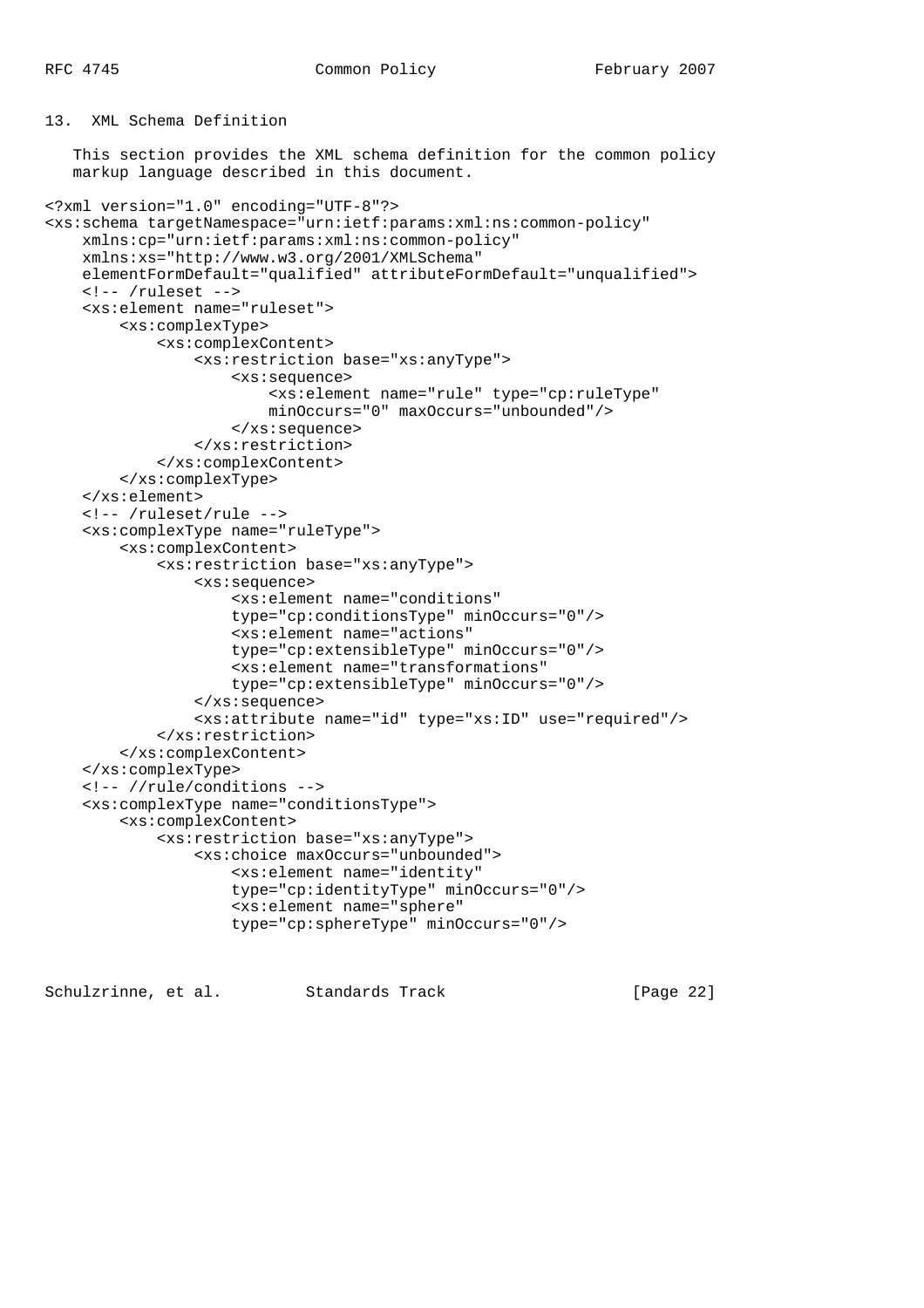```
 <xs:element name="validity"
                 type="cp:validityType" minOccurs="0"/>
                 <xs:any namespace="##other" processContents="lax"
                 minOccurs="0" maxOccurs="unbounded"/>
             </xs:choice>
         </xs:restriction>
     </xs:complexContent>
 </xs:complexType>
 <!-- //conditions/identity -->
 <xs:complexType name="identityType">
     <xs:complexContent>
         <xs:restriction base="xs:anyType">
             <xs:choice minOccurs="1" maxOccurs="unbounded">
                 <xs:element name="one" type="cp:oneType"/>
                 <xs:element name="many" type="cp:manyType"/>
                 <xs:any namespace="##other" processContents="lax"/>
             </xs:choice>
         </xs:restriction>
     </xs:complexContent>
 </xs:complexType>
 <!-- //identity/one -->
 <xs:complexType name="oneType">
     <xs:complexContent>
         <xs:restriction base="xs:anyType">
             <xs:sequence>
                 <xs:any namespace="##other"
                 minOccurs="0" processContents="lax"/>
             </xs:sequence>
             <xs:attribute name="id"
             type="xs:anyURI" use="required"/>
         </xs:restriction>
     </xs:complexContent>
 </xs:complexType>
 <!-- //identity/many -->
 <xs:complexType name="manyType">
     <xs:complexContent>
         <xs:restriction base="xs:anyType">
             <xs:choice minOccurs="0" maxOccurs="unbounded">
                 <xs:element name="except" type="cp:exceptType"/>
                 <xs:any namespace="##other"
                 minOccurs="0" processContents="lax"/>
             </xs:choice>
             <xs:attribute name="domain"
             use="optional" type="xs:string"/>
         </xs:restriction>
     </xs:complexContent>
 </xs:complexType>
 <!-- //many/except -->
```
Schulzrinne, et al. Standards Track [Page 23]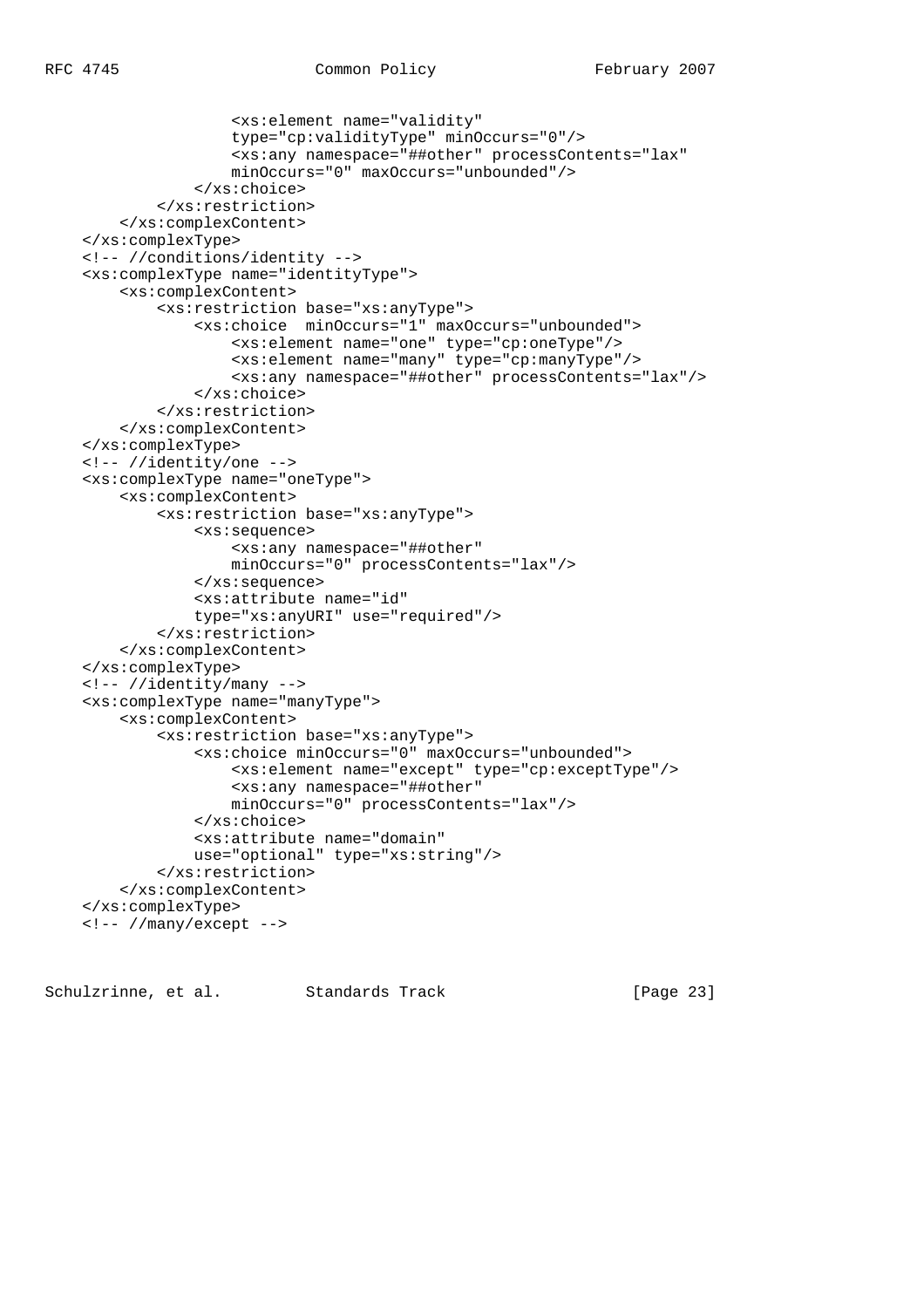```
 <xs:complexType name="exceptType">
         <xs:attribute name="domain" type="xs:string" use="optional"/>
         <xs:attribute name="id" type="xs:anyURI" use="optional"/>
     </xs:complexType>
     <!-- //conditions/sphere -->
     <xs:complexType name="sphereType">
         <xs:complexContent>
             <xs:restriction base="xs:anyType">
                 <xs:attribute name="value"
                 type="xs:string" use="required"/>
             </xs:restriction>
         </xs:complexContent>
     </xs:complexType>
     <!-- //conditions/validity -->
     <xs:complexType name="validityType">
         <xs:complexContent>
             <xs:restriction base="xs:anyType">
                 <xs:sequence minOccurs="1" maxOccurs="unbounded">
                     <xs:element name="from" type="xs:dateTime"/>
                     <xs:element name="until" type="xs:dateTime"/>
                 </xs:sequence>
             </xs:restriction>
         </xs:complexContent>
     </xs:complexType>
     <!-- //rule/actions or //rule/transformations -->
     <xs:complexType name="extensibleType">
         <xs:complexContent>
             <xs:restriction base="xs:anyType">
                 <xs:sequence>
                     <xs:any namespace="##other" processContents="lax"
                     minOccurs="0" maxOccurs="unbounded"/>
                 </xs:sequence>
             </xs:restriction>
         </xs:complexContent>
     </xs:complexType>
</xs:schema>
```
Schulzrinne, et al. Standards Track [Page 24]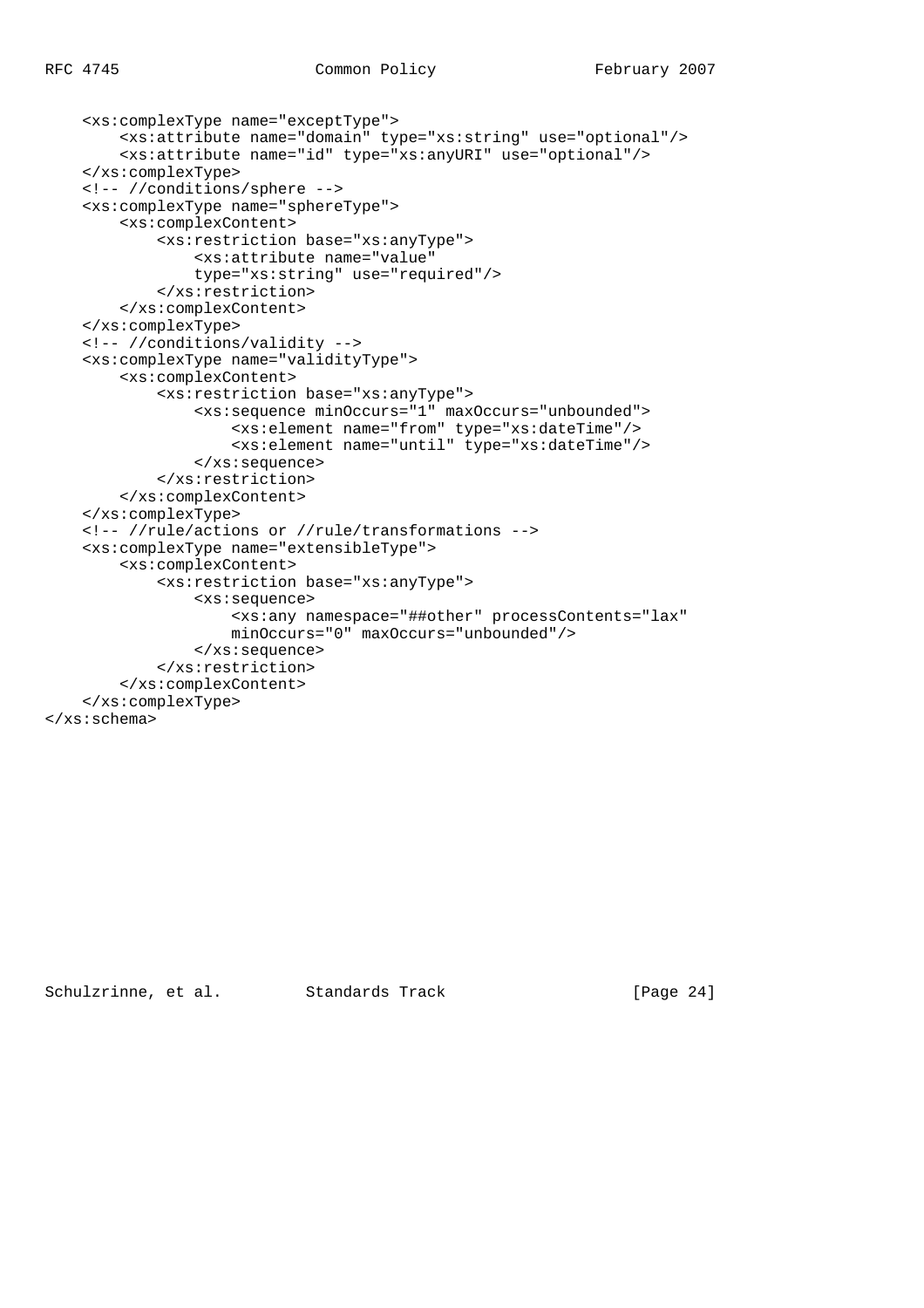#### 14. Security Considerations

 This document describes a framework for policies. This framework is intended to be enhanced elsewhere by application-domain-specific data. Security considerations are to a great extent application-data dependent, and therefore need to be covered by documents that extend the framework defined in this specification. However, new action and transformation permissions along with their allowed values must be defined in a way so that the usage of the permissions combining rules of Section 10 does not lower the level of privacy protection. See Section 10 for more details on this privacy issue.

```
15. IANA Considerations
```
 This section registers a new XML namespace, a new XML schema, and a new MIME type. This section registers a new XML namespace per the procedures in [4].

```
15.1. Common Policy Namespace Registration
```
URI: urn:ietf:params:xml:ns:common-policy

 Registrant Contact: IETF GEOPRIV working group, Henning Schulzrinne (hgs+geopriv@cs.columbia.edu).

 $XMT$ .:

```
BEGIN
 <?xml version="1.0"?>
 <!DOCTYPE html PUBLIC "-//W3C//DTD XHTML Basic 1.0//EN"
   "http://www.w3.org/TR/xhtml-basic/xhtml-basic10.dtd">
 <html xmlns="http://www.w3.org/1999/xhtml">
 <head>
   <meta http-equiv="content-type"
         content="text/html;charset=iso-8859-1"/>
  <title>Common Policy Namespace</title>
 </head>
 <body>
   <h1>Namespace for Common Authorization Policies</h1>
   <h2>urn:ietf:params:xml:ns:common-policy</h2>
 <p>See <a href="ftp://ftp.rfc-editor.org/in-notes/rfc4745.txt">
   RFC 4745</a>.</p>
 </body>
 </html>
 END
```
Schulzrinne, et al. Standards Track [Page 25]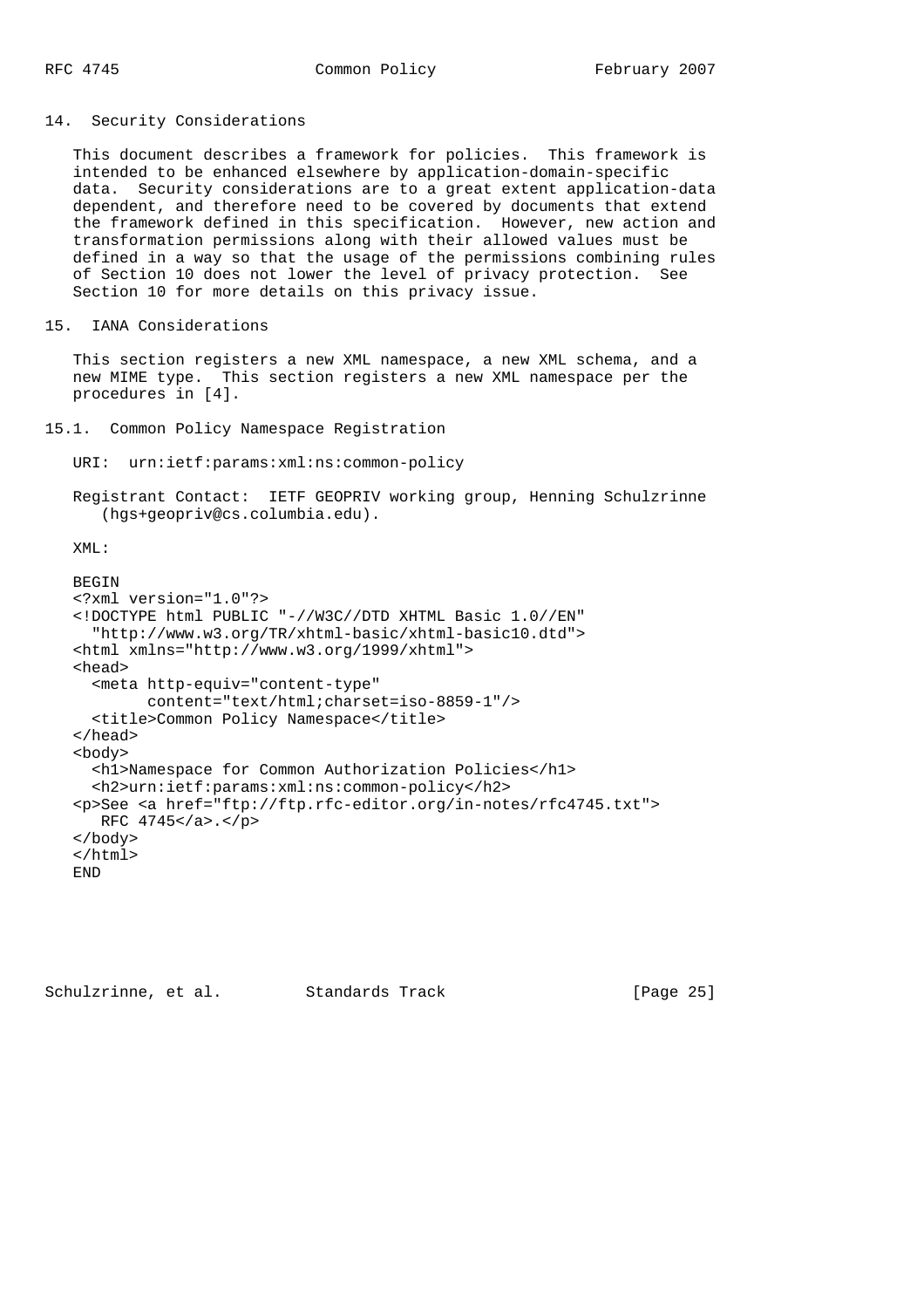15.2. Content-type Registration for 'application/auth-policy+xml'

 This specification requests the registration of a new MIME type according to the procedures of RFC 4288 [5] and guidelines in RFC 3023 [6].

MIME media type name: application

MIME subtype name: auth-policy+xml

Mandatory parameters: none

Optional parameters: charset

Indicates the character encoding of enclosed XML.

Encoding considerations:

 Uses XML, which can employ 8-bit characters, depending on the character encoding used. See RFC 3023 [6], Section 3.2.

Security considerations:

 This content type is designed to carry authorization policies. Appropriate precautions should be adopted to limit disclosure of this information. Please refer to Section 14 of RFC 4745 and to the security considerations described in Section 10 of RFC 3023 [6] for more information.

Interoperability considerations: None

Published specification: RFC 4745

Applications which use this media type:

Presence- and location-based systems

Additional information:

Magic Number: None

File Extension: .apxml

Macintosh file type code: 'TEXT'

 Personal and email address for further information: Hannes Tschofenig, Hannes.Tschofenig@siemens.com

Schulzrinne, et al. Standards Track [Page 26]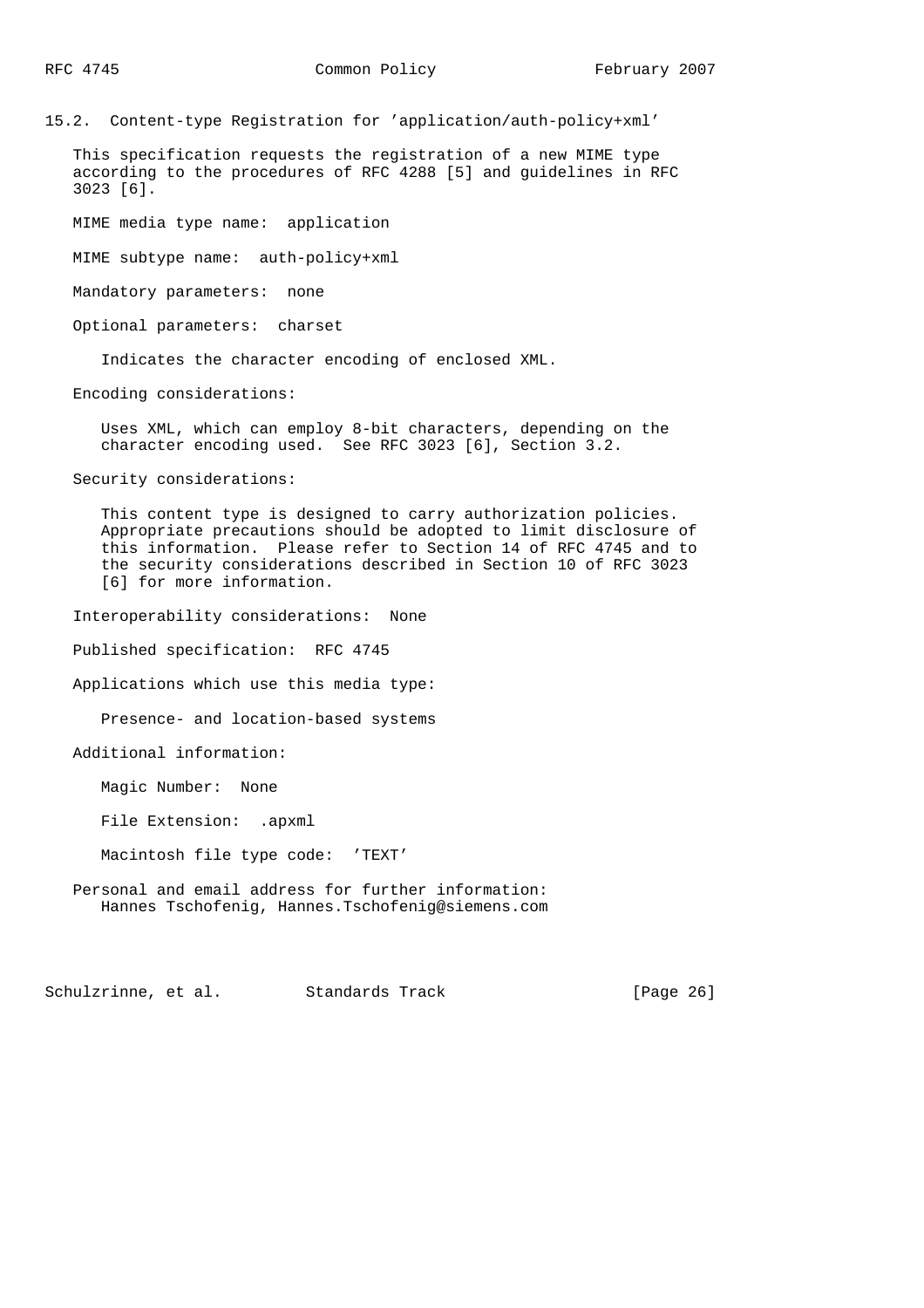Intended usage: LIMITED USE

Author:

 This specification is a work item of the IETF GEOPRIV working group, with mailing list address <geopriv@ietf.org>.

Change controller:

The IESG <iesg@ietf.org>

- 15.3. Common Policy Schema Registration
	- URI: urn:ietf:params:xml:schema:common-policy
	- Registrant Contact: IETF GEOPRIV working group, Henning Schulzrinne (hgs+geopriv@cs.columbia.edu).
	- XML: The XML schema to be registered is contained in Section 13. Its first line is
	- <?xml version="1.0" encoding="UTF-8"?>

and its last line is

</xs:schema>

- 16. References
- 16.1. Normative References
	- [1] Bradner, S., "Key words for use in RFCs to Indicate Requirement Levels", BCP 14, RFC 2119, March 1997.
	- [2] Duerst, M. and M. Suignard, "Internationalized Resource Identifiers (IRIs)", RFC 3987, January 2005.
	- [3] Faltstrom, P., Hoffman, P., and A. Costello, "Internationalizing Domain Names in Applications (IDNA)", RFC 3490, March 2003.
	- [4] Mealling, M., "The IETF XML Registry", BCP 81, RFC 3688, January 2004.
	- [5] Freed, N. and J. Klensin, "Media Type Specifications and Registration Procedures", BCP 13, RFC 4288, December 2005.
	- [6] Murata, M., St. Laurent, S., and D. Kohn, "XML Media Types", RFC 3023, January 2001.

Schulzrinne, et al. Standards Track [Page 27]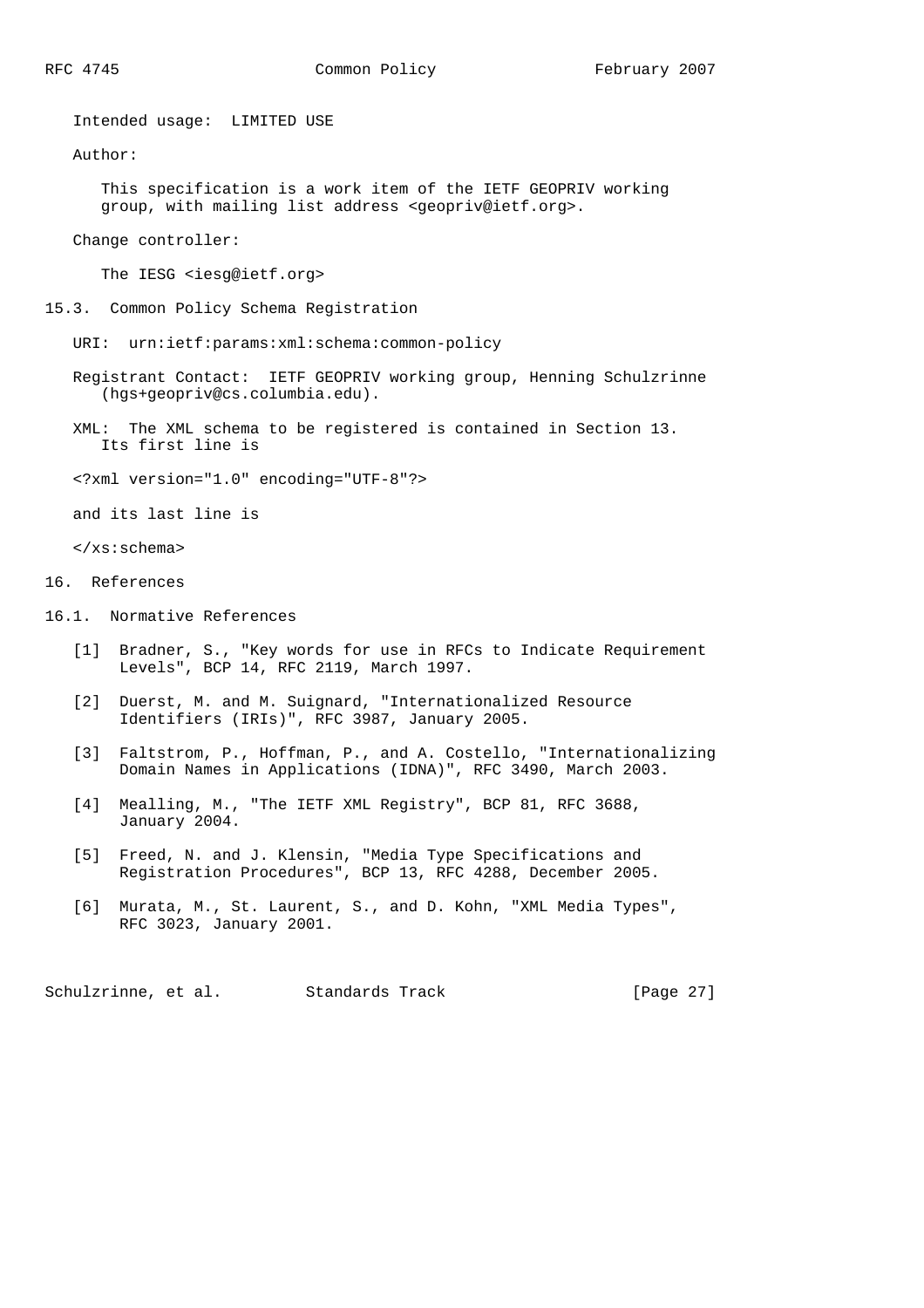# 16.2. Informative References

- [7] Rosenberg, J., "Presence Authorization Rules", Work in Progress, June 2006.
- [8] Schulzrinne, H., Tschofenig, H., Morris, J., Cuellar, J., and J. Polk, "A Document Format for Expressing Privacy Preferences for Location Information", Work in Progress, February 2006.
- [9] Cuellar, J., Morris, J., Mulligan, D., Peterson, J., and J. Polk, "Geopriv Requirements", RFC 3693, February 2004.
- [10] Schulzrinne, H., Gurbani, V., Kyzivat, P., and J. Rosenberg, "RPID: Rich Presence Extensions to the Presence Information Data Format (PIDF)", RFC 4480, July 2006.

Schulzrinne, et al. Standards Track [Page 28]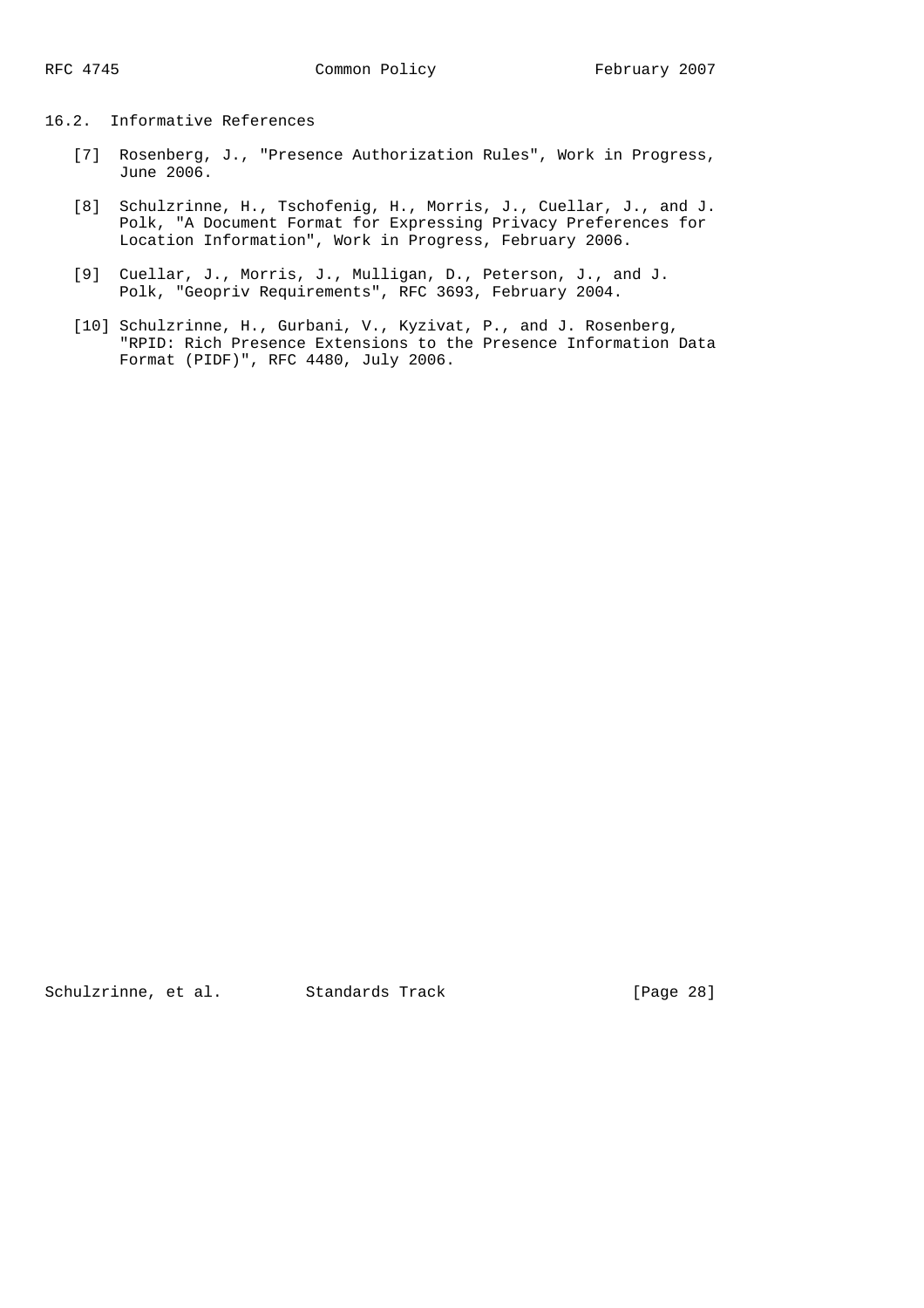## Appendix A. Contributors

 We would like to thank Christian Guenther for his help with initial versions of this document.

### Appendix B. Acknowledgments

 This document is partially based on the discussions within the IETF GEOPRIV working group. Discussions at the Geopriv Interim Meeting 2003 in Washington, D.C., helped the working group to make progress on the authorization policies based on the discussions among the participants.

We particularly want to thank Allison Mankin <mankin@psg.com>, Randall Gellens <rg+ietf@qualcomm.com>, Andrew Newton <anewton@ecotroph.net>, Ted Hardie <hardie@qualcomm.com>, and Jon Peterson <jon.peterson@neustar.biz> for discussing a number of details with us. They helped us to improve the quality of this document. Allison, Ted, and Andrew also helped us to make good progress with the internationalization support of the identifier/ domain attributes.

 Furthermore, we would like to thank the IETF SIMPLE working group for their discussions of J. Rosenberg's draft on presence authorization policies. We would also like to thank Stefan Berg, Murugaraj Shanmugam, Christian Schmidt, Martin Thomson, Markus Isomaki, Aki Niemi, Eva Maria Leppanen, Josip Matanovic, and Mark Baker for their comments. Martin Thomson helped us with the XML schema. Mark Baker provided a review of the media type. Scott Brim provided a review on behalf of the General Area Review Team.

Schulzrinne, et al. Standards Track [Page 29]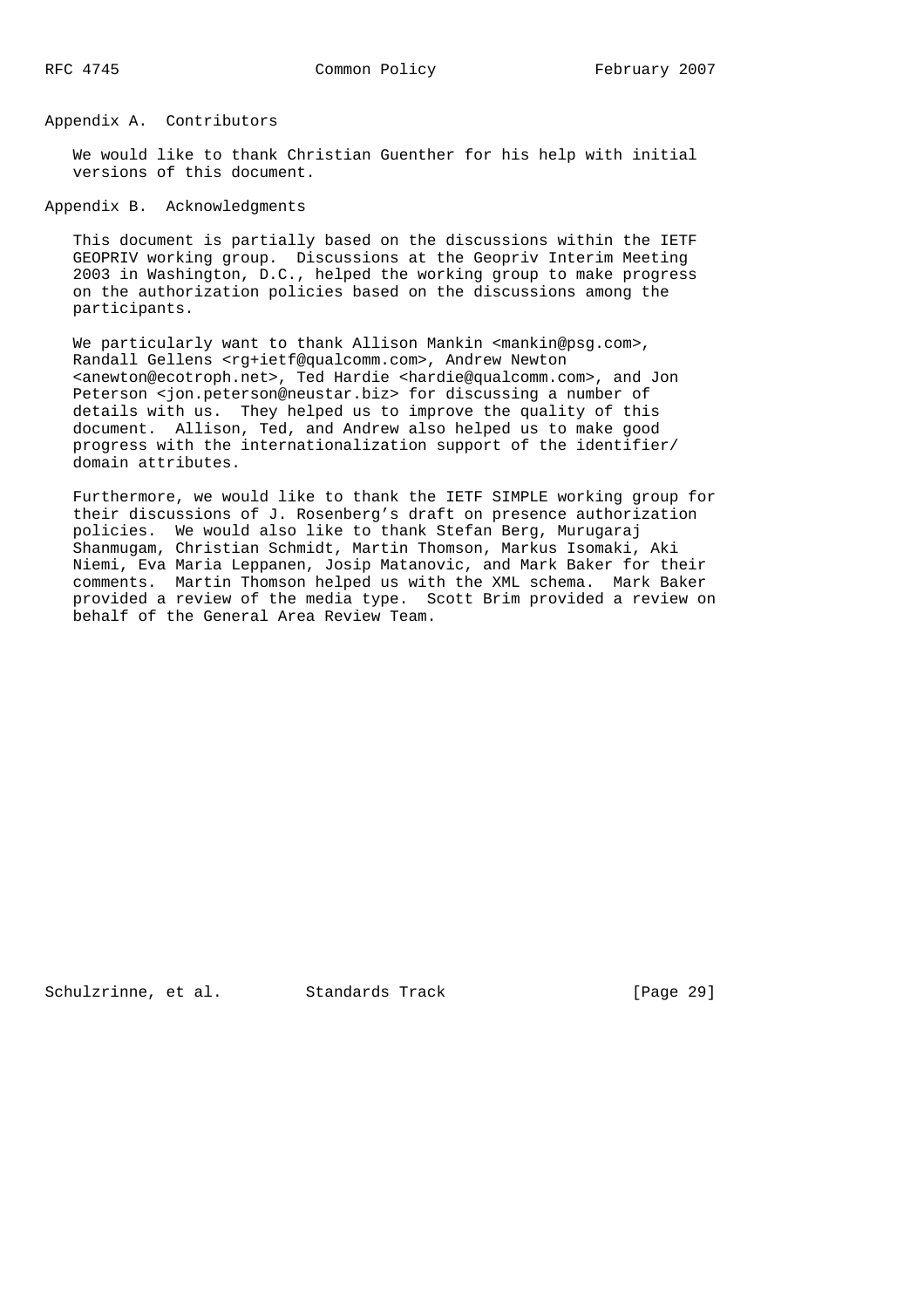Authors' Addresses Henning Schulzrinne Columbia University Department of Computer Science 450 Computer Science Building New York, NY 10027 USA Phone: +1 212 939 7042 EMail: schulzrinne@cs.columbia.edu URI: http://www.cs.columbia.edu/˜hgs Hannes Tschofenig Siemens Networks GmbH & Co KG Otto-Hahn-Ring 6 Munich, Bavaria 81739 Germany EMail: Hannes.Tschofenig@siemens.com URI: http://www.tschofenig.com John B. Morris, Jr. Center for Democracy and Technology 1634 I Street NW, Suite 1100 Washington, DC 20006 USA EMail: jmorris@cdt.org URI: http://www.cdt.org Jorge R. Cuellar Siemens Otto-Hahn-Ring 6 Munich, Bavaria 81739 Germany

EMail: Jorge.Cuellar@siemens.com

Schulzrinne, et al. Standards Track [Page 30]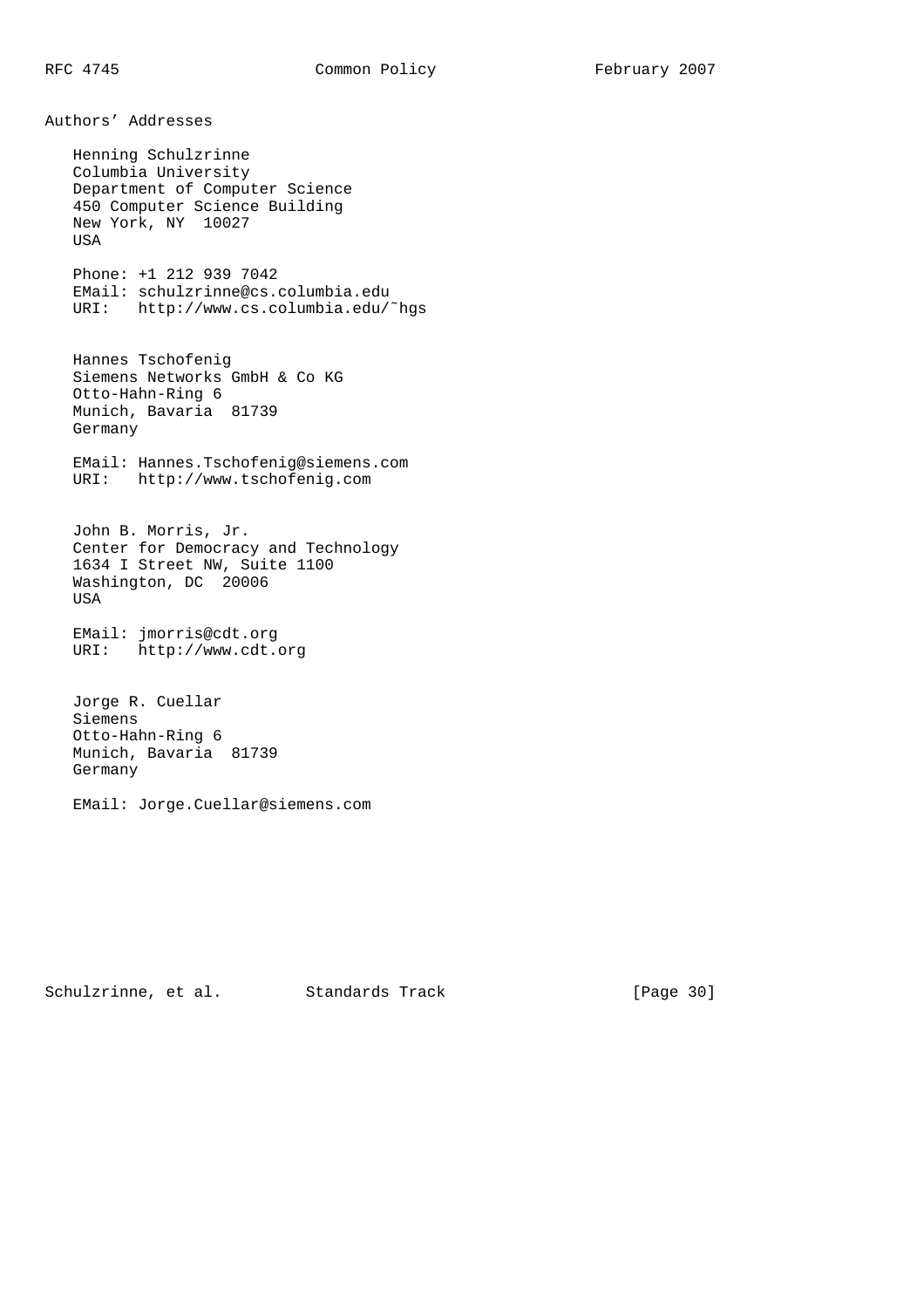James Polk Cisco 2200 East President George Bush Turnpike Richardson, Texas 75082 USA

EMail: jmpolk@cisco.com

 Jonathan Rosenberg Cisco Systems 600 Lanidex Plaza Parsippany, New York 07054 USA

 EMail: jdrosen@cisco.com URI: http://www.jdrosen.net

Schulzrinne, et al. Standards Track [Page 31]